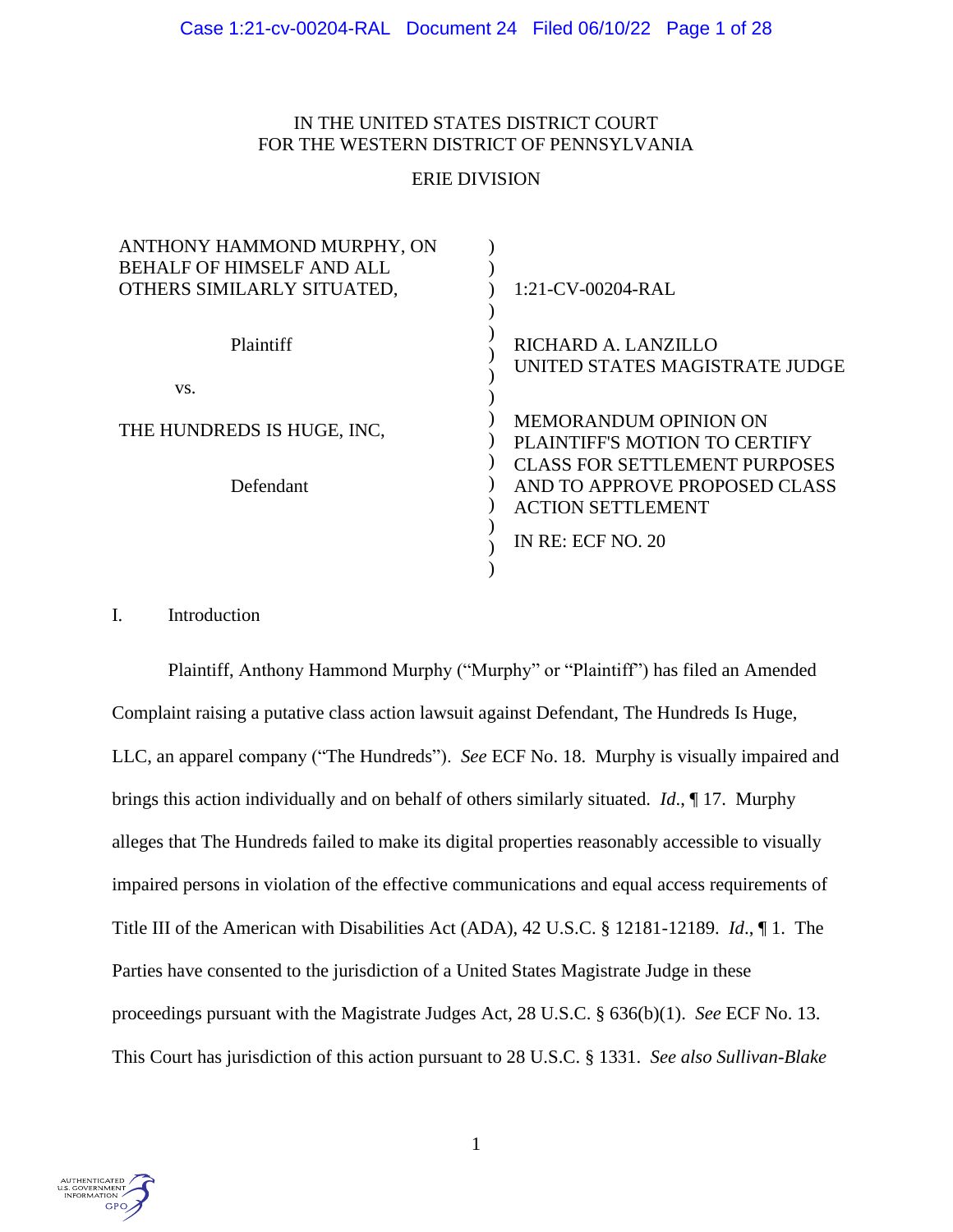#### Case 1:21-cv-00204-RAL Document 24 Filed 06/10/22 Page 2 of 28

*et al., on behalf of themselves & others similarly situated v. FedEx Ground Package System, Inc.*, 2021 WL 3563389, at \*1 (W.D. Pa. Aug. 12, 2021).

Presently before the Court is Murphy's unopposed Motion to Certify Class for Settlement Purposes and for Preliminary Approval of Class Action Settlement. ECF No. 20. As explained below, the motions will be **GRANTED.**

### II. Factual and Procedural Background

Murphy, acting individually, commenced this action on July 28, 2021. ECF No. 1. He alleged that The Hundreds did not have adequate policies and practices reasonably calculated to cause the website for its online store (http://www.theThe Hundreds.com) (Website) to be fully accessible to blind or visually disabled individuals in violation of the ADA. *Id*. ¶ 23. On March 3, 2022, the Court granted Murphy leave to file an Amended Complaint asserting claims on his own behalf and on behalf of a putative class of similarly situated, visually impaired individuals who have accessed, attempted to access, or been deterred from attempting to access The Hundreds' website from the United States. ECF Nos. 16, 17. The Court docketed Murphy's Amended Complaint the same day. *See* ECF No. 18. On May 5, 2022, Murphy filed this unopposed Motion to Certify Class and for Preliminary Approval of Class Action Settlement. ECF No. 20. The Hundreds consents to the relief requested in the motion. *Id*., p. 1. The undersigned conducted a hearing on the motion on June 7, 2022. *See* ECF No. 23 (Minute Entry). Although filed as one document, for purposes of this Memorandum Opinion, each request will be discussed separately.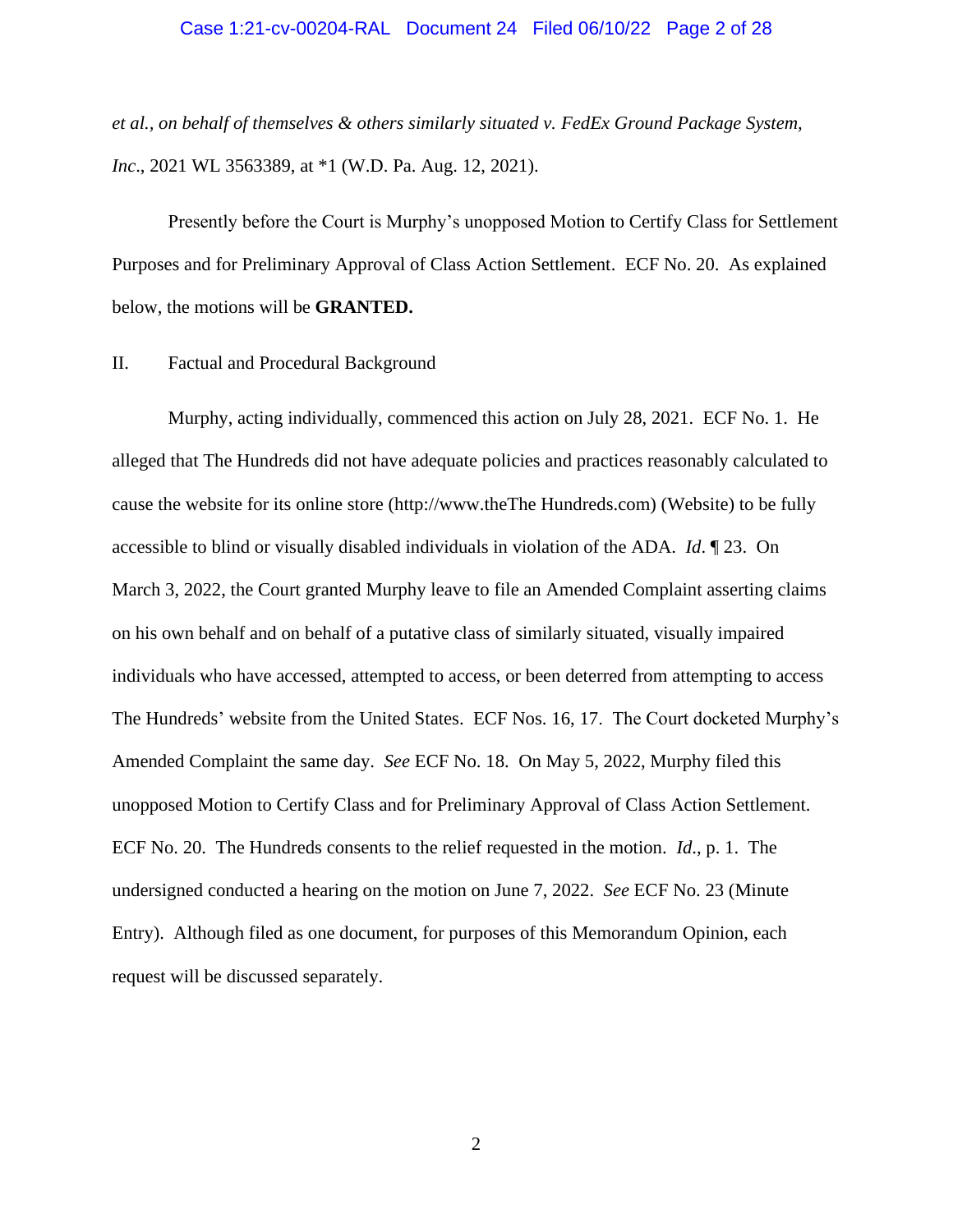#### III. Motion to Certify Class for Settlement Purposes

Murphy seeks certification of a nationwide class of all blind and visually impaired individuals who use screen reader and other auxiliary aids to navigate The Hundreds' webpage and other digital content but have been prevented or deterred from doing so due to the absence of features to facilitate access. Motions to certify a class are governed by Rules 23(a) and (b) of the Federal Rules of Civil Procedure. Rule 23(a) sets forth four threshold requirements for class certification, each of which must be met: (1) the class is so numerous that joinder of class members is impracticable (numerosity); (2) there are questions of law or fact common to the class (commonality); (3) the claims or defenses of the class representatives are typical of those of the class (typicality); and (4) the class representatives will fairly and adequately protect the interests of the class (adequacy). *See, e.g., Rittle v. Premium Receivables, LLC*, 2018 WL 6599114, at \*2 (M.D. Pa. Oct. 15, 2018), *report and recommendation adopted*, 2018 WL 6178175 (M.D. Pa. Nov. 27, 2018).

To certify a class, a court must also find that one of the following requirements, set forth in Rule 23(b), are met: (1) that prosecution of separate actions risks either inconsistent adjudications, which would establish incompatible standards of conduct for the defendant, or would as a practical matter be dispositive of the interests of others; (2) that defendants have acted or refused to act on grounds generally applicable to the class; or (3) that there are common questions of law or fact that predominate over any individual class member's questions and that a class action is superior to other methods of adjudication.

The United States Supreme Court has made it clear that plaintiffs must not merely plead the existence of the Rule 23 requirements but prove them. *Wal-Mart Stores, Inc. v. Dukes*, 131 S. Ct. 2541, 2551 (2011). As a result, district courts must perform a "rigorous" analysis to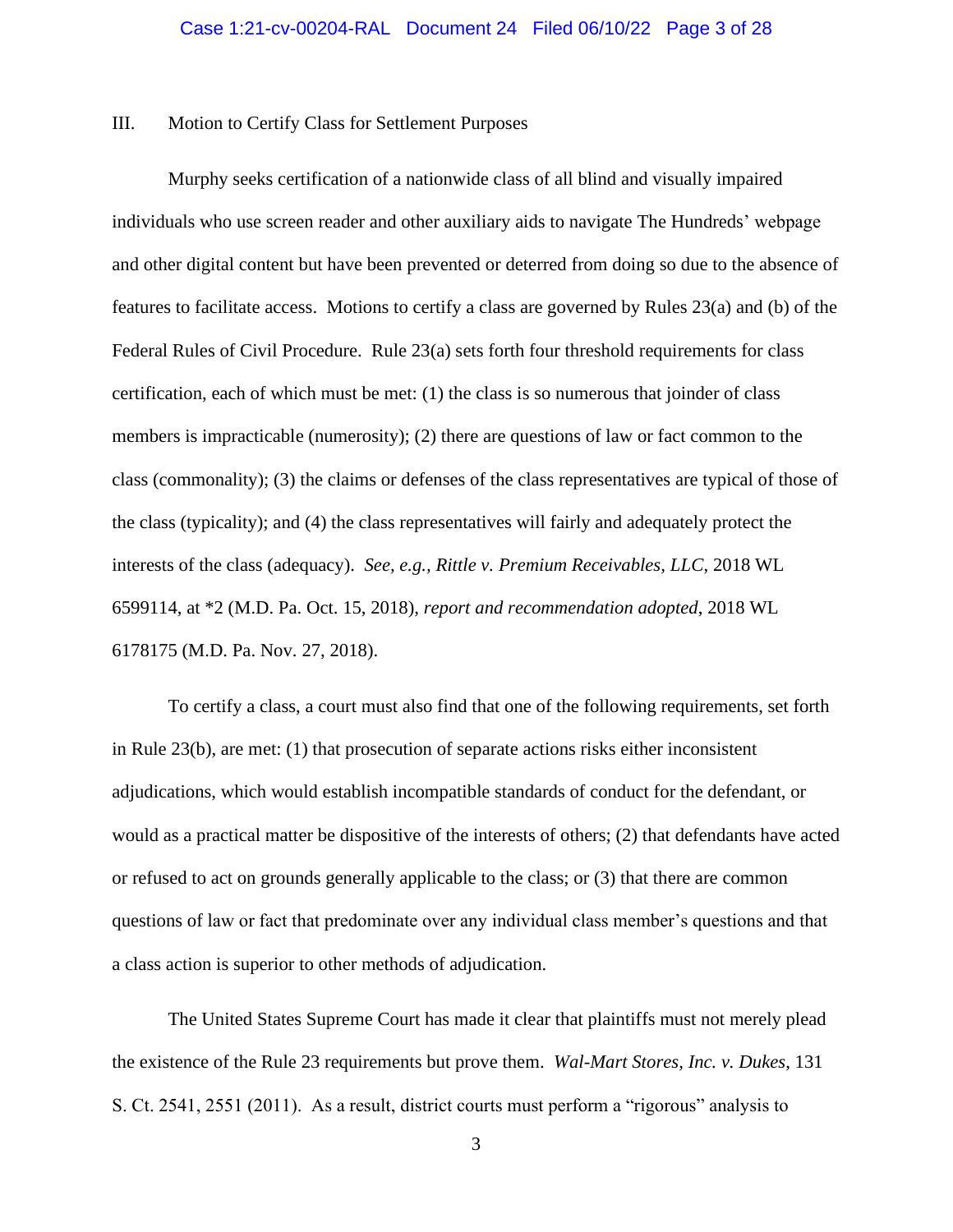#### Case 1:21-cv-00204-RAL Document 24 Filed 06/10/22 Page 4 of 28

determine whether the Rule 23(a) prerequisites are satisfied. *Id*. at 351 (citing *Gen. Tel. Co. of the Sw. v. Falcon,* 457 U.S. 147, 161 (1982)).

The Plaintiff seek the certification of the class of

All blind or visually disabled individuals who use screen reader auxiliary aids to navigate content and who have accessed, attempted to access, or been deterred from attempting to access, or who will access, attempt to access, or be deterred from accessing The Hundreds Is Huge, Inc.'s Digital Properties including its website at [https://www.theThe Hundreds.com](https://www.thehundreds.com/) and or/ Mobile App from the United States.

ECF No. 20, ¶ 8. With that proposed class in mind, the Court will first address each of the Rule 23(a) requirements.

#### A. Numerosity

Numerosity requires that "the class ... be 'so numerous that joinder of all members is impracticable.'" *Id*. (quoting Fed. R. Civ. P. 23(a)(1)). Courts will presume that numerosity is met if "the potential number of plaintiffs exceeds 40." *Stewart v. Abraham*, 275 F.3d 220, 226- 27 (3d Cir. 2001). Here, the record establishes that the proposed class significantly exceeds more than 40 individuals. The Plaintiff points out that more than 8.1 million people aged 15 or older in the United States (3.3 percent) have difficulty seeing, including 2.0 million people who are blind or unable to see. ECF No. 21, p. 16 (citations omitted). Research also reveals that more than ninety percent of adults in the United States use the internet. *Id*. (citation omitted). Based upon these statistics, Murphy extrapolates that approximately 7.3 million adults who have difficulty seeing and 1.8 million adults who are blind can be expected to use the internet. He further assert that any number of these individuals may seek to access and shop for apparel and other items through The Hundreds' digital properties. *Id*., p. 16-17. The Hundreds has been in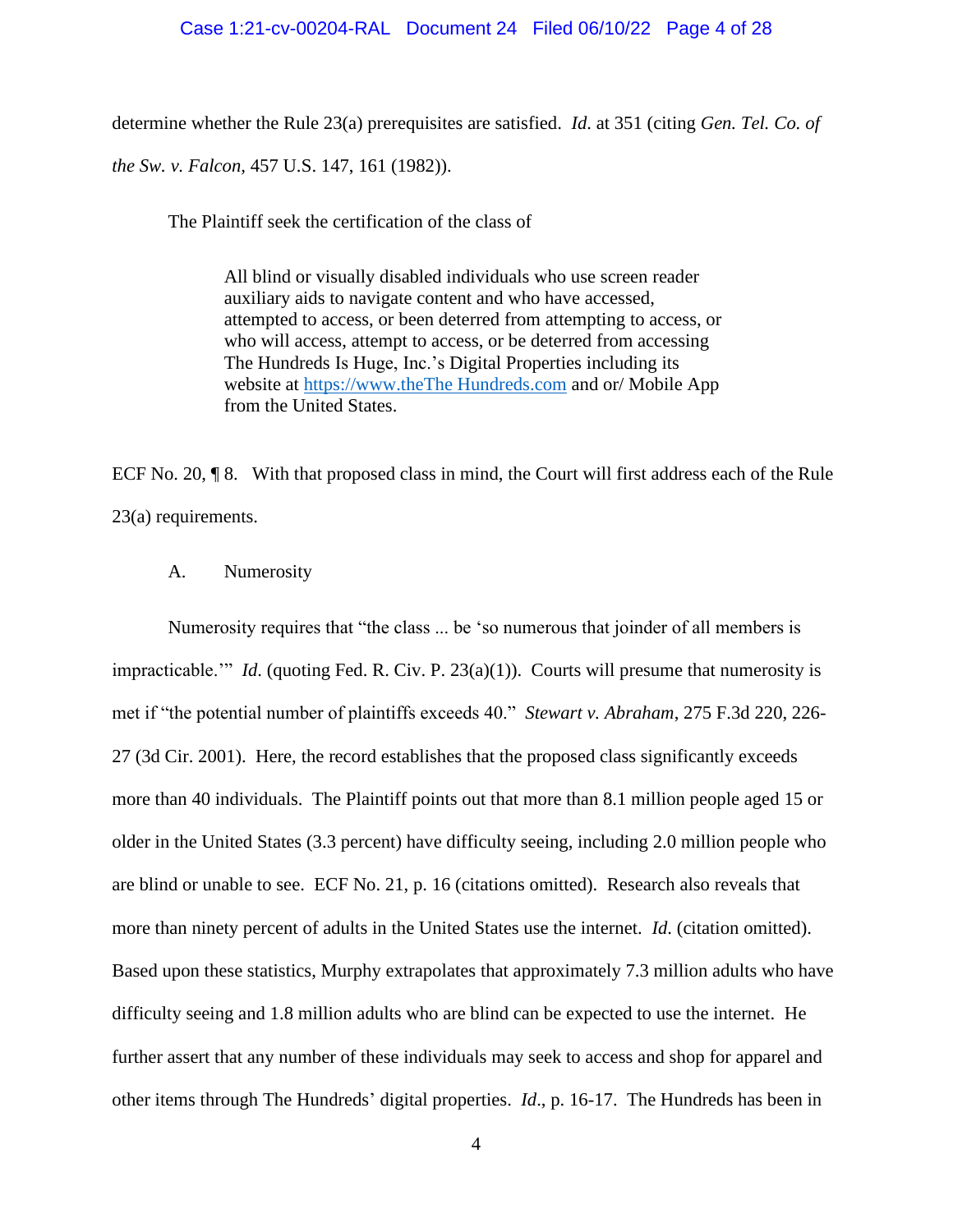### Case 1:21-cv-00204-RAL Document 24 Filed 06/10/22 Page 5 of 28

business since 2003. Although The Hundreds also maintains a single "brick and mortar" location, most of its sales are made through its "Digital Properties," as defined in the Parties' proposed Settlement Agreement. Although specific information concerning the volume of traffic to The Hundreds' Digital Properties has not been disclosed, the other evidence produced by the Parties satisfies the Plaintiff's burden to establish the numerosity requirement for class certification.

#### B. Commonality

"A putative class satisfies Rule 23(a)'s commonality requirement if the named plaintiffs share at least one question of fact or law with the grievances of the prospective class." *Rodriguez v. Nat'l City Bank*, 726 F.3d 372, 382 (3d Cir. 2013) (internal quotation marks omitted). The Court of Appeals for the Third Circuit has found this requirement is "easily met" because a single issue of fact or law will suffice. *Baby Neal for & by Kanter v. Casey*, 43 F.3d 48, 56 (3d Cir. 1994). In fact, "class members can assert such a single common complaint even if they have not all suffered actual injury; demonstrating that all class members are subject to the same harm will suffice." *Id*. (citing *Hassine*, 846 F.2d at 177–78). "Moreover, because they do not also involve an individualized inquiry for the determination of damage awards, injunctive actions 'by their very nature often present common questions satisfying Rule 23(a)(2).'" *Id*. at 57 (quoting 7A Charles A. Wright, Arthur R. Miller & Mary Kay Kane, Federal Practice and Procedure Civil § 1763, at 201 (2d ed. 1986)). *See also Thakker v. Doll*, 2020 WL 5737507, at \*4 (M.D. Pa. Sept. 24, 2020).

Murphy identifies two principle common questions: first, "whether [class members] have been, are being and/or will be denied full and equal access to, and the use and enjoyment of, the Defendant's Digital Properties due to Defendant's alleged failure to make them fully and equally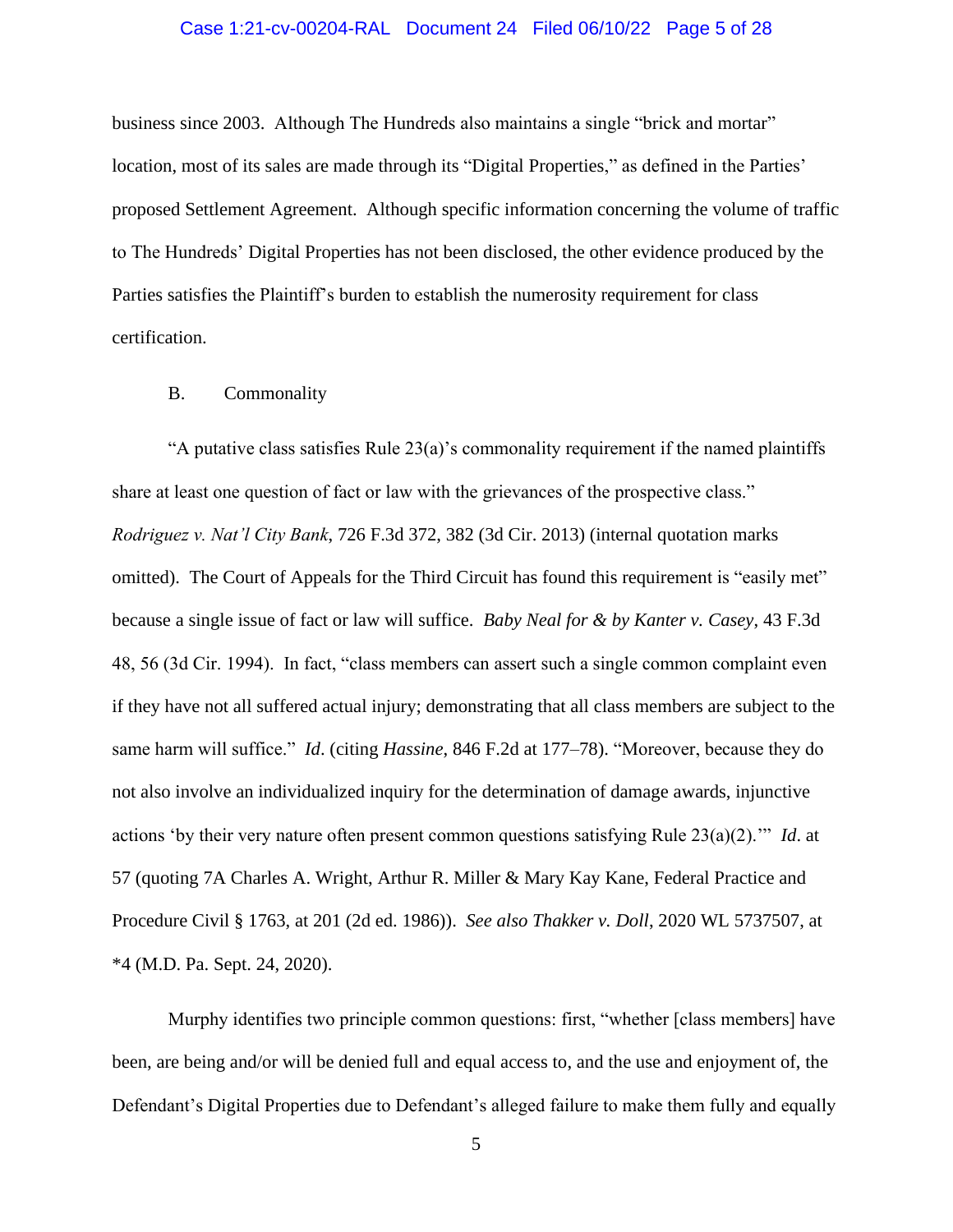### Case 1:21-cv-00204-RAL Document 24 Filed 06/10/22 Page 6 of 28

accessible and useable by people who [use] screen reader auxiliary aids to access digital content," and second, "what actions are required under the law to ensure Defendant's Digital Properties are accessible to the Plaintiff" and the purported class members. ECF No. 21, pp. 17- 18. Because each question "is central" and can be resolved across the class "in one stroke," Murphy has satisfied the commonality requirement. *Norman v. Trans Union, LLC*, 2020 WL 4735538, at \*30 (E.D. Pa. Aug. 14, 2020) (quoting *Dukes*, 564 U.S. at 350, 131 S. Ct. 2541).

C. Typicality

Rule 23(a) also requires that "the claims or defenses of the representative parties are typical of the claims or defenses of the class." Fed. R. Civ. P. 23(a)(3). "[E]ven relatively pronounced factual differences will generally not preclude a finding of typicality where there is a strong similarity of legal theories or where the claim arises from the same practice or course of conduct." *Balestra v. Cloud With Me Ltd*., 2020 WL 4370392, at \*3 (W.D. Pa. July 2, 2020), *report and recommendation adopted*, 2020 WL 4368153 (W.D. Pa. July 30, 2020) (citing *In re NFL Players Concussion Injury Litig*., 821 F.3d 410, 428 (3d Cir. 2016) (quotation omitted)). Here, the Plaintiff alleges that The Hundreds violated his rights under the ADA by failing to make its digital properties accessible to persons with visual impairments. ECF No. 21, pp. 18- 19. The class description and the nature of the accessibility claims support a finding that Murphy's claims are typical. Given that The Hundreds has offered no argument to the contrary, there is no reason to disagree with this conclusion from a reading of the claims presented. *See, e.g., Balestra*, 2020 WL 4370392, at \*3. Thus, the typicality prong has been met.

D. Adequacy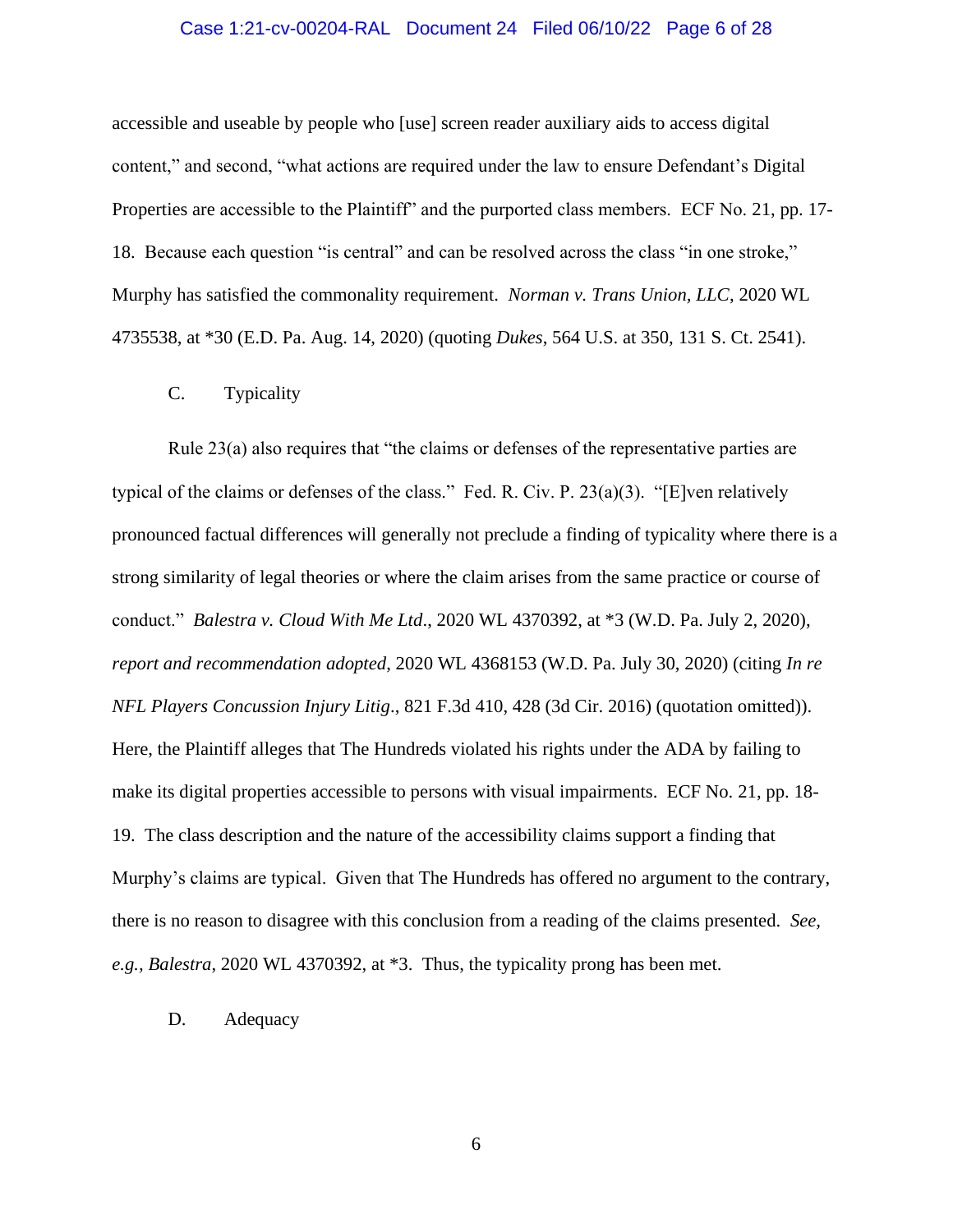### Case 1:21-cv-00204-RAL Document 24 Filed 06/10/22 Page 7 of 28

Finally, Rule 23 requires that the representative parties fairly and adequately protect the interests of the entire class. Fed. R. Civ. P. 23(a)(4). This is a two-pronged inquiry: (1) whether the representative's interests are antagonistic to those of the class; and (2) whether the attorneys for the class representatives are capable of and qualified to represent the entire class. *See Beck v. Maximus, Inc*., 457 F.3d 291, 296 (3d Cir. 2006); *Baby Neal*, 43 F.3d at 55. Here, Murphy argues that his interests are the same as those of the putative class members and they have a strong interest in establishing liability. He further alleges that there are no conflicts between his interests and those of the putative class members. Nothing on the record contradicts those assertions.

As to the adequacy of representation by proposed class counsel, the Court has reviewed the professional biographies of and other record materials concerning Attorneys Lawrence H. Fisher as well as Attorneys Kevin W. Tucker, Kevin Abramowicz, Chandler Steiger, and Stephanie Moore of the East End Trial Group of Pittsburgh, Pennsylvania, whom Murphy has retained to protect the interests of the proposed class. Their diligent and effective representation in this action to date and during the Parties' extensive settlement negotiations further confirm that they can effectively represent the class and are committed to doing so. This Court is also familiar with the quality representation the foregoing counsel provided to class plaintiffs in similar cases recently pending before this Court, and the diligence they have demonstrated in implementation of proposed settlements in those cases. *See, e.g., Murphy v. Charles Tyrwhitt*, Inc., 2021 WL 21510, at \*1 (W.D. Pa. Jan. 4, 2021); *Murphy v. Eyebobs, LLC*, 2021 WL 4594679 (W.D. Pa. Oct. 6, 2021). Based on the above, the Court concludes that both Murphy, the proposed lead plaintiff, and Attorneys Fisher, Tucker, Abramowicz, Steiger, and Moore, the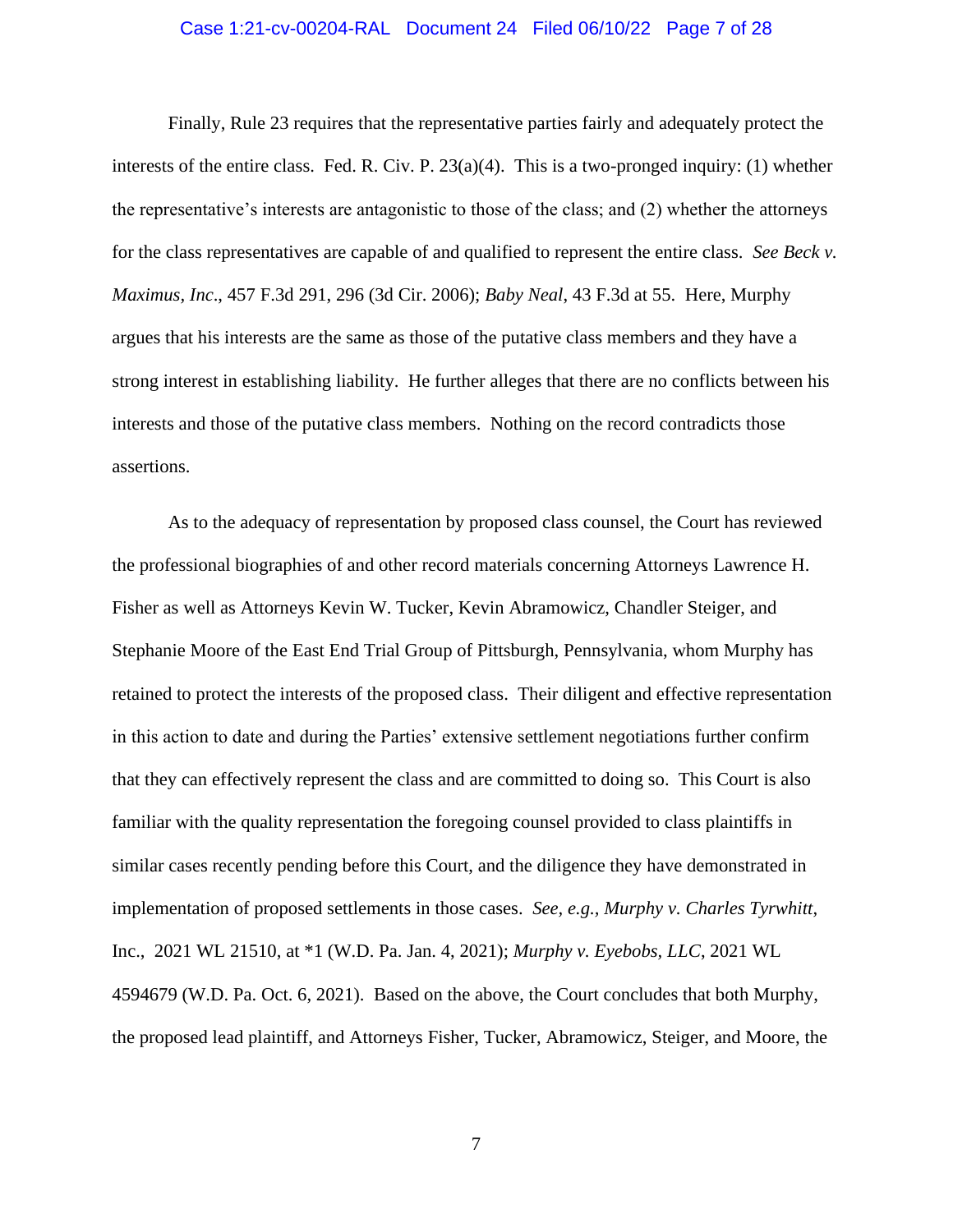#### Case 1:21-cv-00204-RAL Document 24 Filed 06/10/22 Page 8 of 28

proposed class counsel, will fairly and adequately protect the interests of the entire class and provide capable legal representation. As a result, the adequacy prong has been satisfied.

Now that the Court has found that the Rule 23(a) prerequisites are met, it must examine the requirements of Rule 23(b).

### E. Rule 23(b)(2) Certification

Under Rule 23(b), if the putative class has satisfied all the elements under Rule 23(a), the class may be certified as a 23(b)(2) class and/or a 23(b)(3) class. *See Salmon v. Carrizo (Marcellus) LLC*, 2020 WL 2525961, at \*14 (M.D. Pa. May 18, 2020). Here, Murphy asserts class claims for a permanent injunction under Rule 23(b)(2) to remove the barriers currently present on The Hundreds digital properties and to modify the policies and practices that have created or allowed inaccessibility to affect those same properties. ECF No. 21, pp. 21-22.

To certify a class under Rule  $23(b)(2)$ , the party opposing the class must have "acted or refused to act on grounds that apply generally to the class." Fed. R. Civ. P. 23(b)(2). The final injunctive relief or corresponding declaratory relief must be "appropriate respecting the class as a whole." Fed. R. Civ. P. 23(b)(2). The key to the  $(b)(2)$  class is the indivisible nature of the injunctive or declaratory remedy warranted—the notion that the conduct is such that it can be enjoined or declared unlawful only as to all of the class members or as to none of them. In other words, Rule 23(b)(2) applies only when a single injunction or declaratory judgment would provide relief to each member of the class. It does not authorize class certification when each individual class member would be entitled to a different injunction or declaratory judgment against a defendant. Similarly, it does not authorize class certification when each class member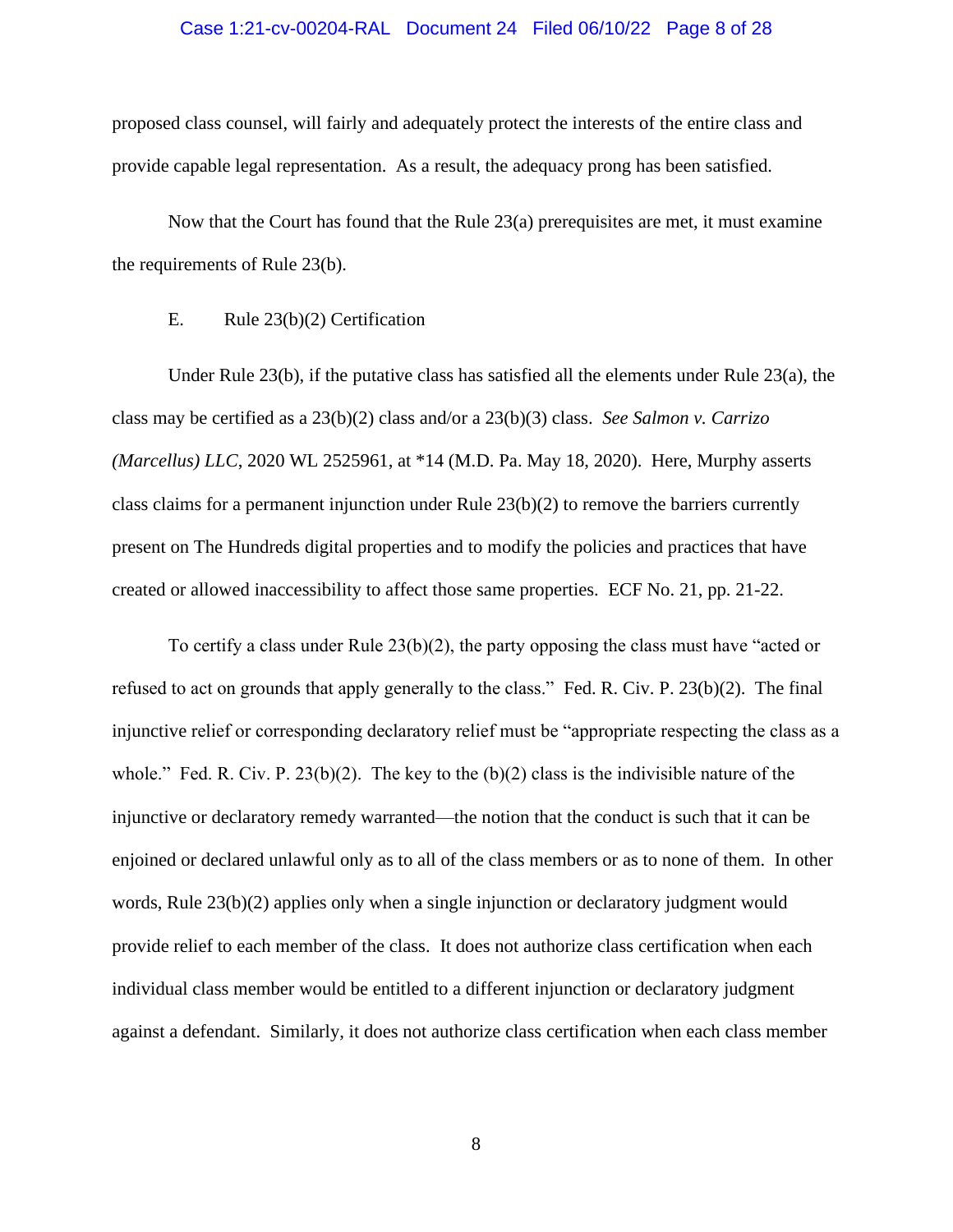### Case 1:21-cv-00204-RAL Document 24 Filed 06/10/22 Page 9 of 28

would be entitled to an individualized award of monetary damages. *See Dukes*, 564 U.S. at 360- 361 (internal citations and quotation marks omitted)(emphasis in original).

As relief, Murphy requests a mandatory injunction to require The Hundreds to (1) modify their digital properties to remove barriers they allegedly present to access by blind and visually impaired visitors and users of The Hundreds' Digital Properties, and (2) revise its policies and practices concerning such access. ECF No. 18, pp. 28-29, ¶¶ (B)-(C). *See also Liberty Res., Inc. v. City of Philadelphia*, 2020 WL 3816109, at \*4 (E.D. Pa. July 7, 2020). This requested relief invokes a single, common remedy for all class members: equal and full access to The Hundreds' Digital Properties. That is, Plaintiff's claim for injunctive relief satisfies Fed. R. Civ. P. 23(b)(2) because The Hundreds' website and other digital properties affected all members of the class, and thus the class as a whole shares the same interest in obtaining the injunctive relief provided by the settlement — prospective changes to The Hundreds' digital properties. *See, e.g., Foster v. City of Pittsburgh*, 2015 WL 11112431, at \*3 (W.D. Pa. Nov. 18, 2015).

Further, Murphy also requests nominal damages, payment of costs, and attorneys' fees, including costs associated with monitoring The Hundreds' compliance. These ancillary remedies to not defeat certification under Rule 23(b)(2). *See, e.g., George v. Baltimore City Public Sch*., 117 F.R.D. 368, 372 (D. Md. 1987) (holding that a request for ancillary money damages in a Hudson action does not preclude class certification under Rule 23(b)(2)); *Hunter v. City of Philadelphia*, 1999 WL 181388, at \*4 (E.D. Pa. Jan. 29, 1999). Certification of the proposed class under Rule 23(b)(2) is not precluded when the settlement provides for counsel fees and reimbursement of the costs of issuing the required notice to the putative class since the primary relief provided is injunctive and the challenged conduct of the defendants is such that injunctive relief would be appropriate. *See Wetzel v. Liberty Mut. Ins. Co*., 508 F.2d at 251 (class action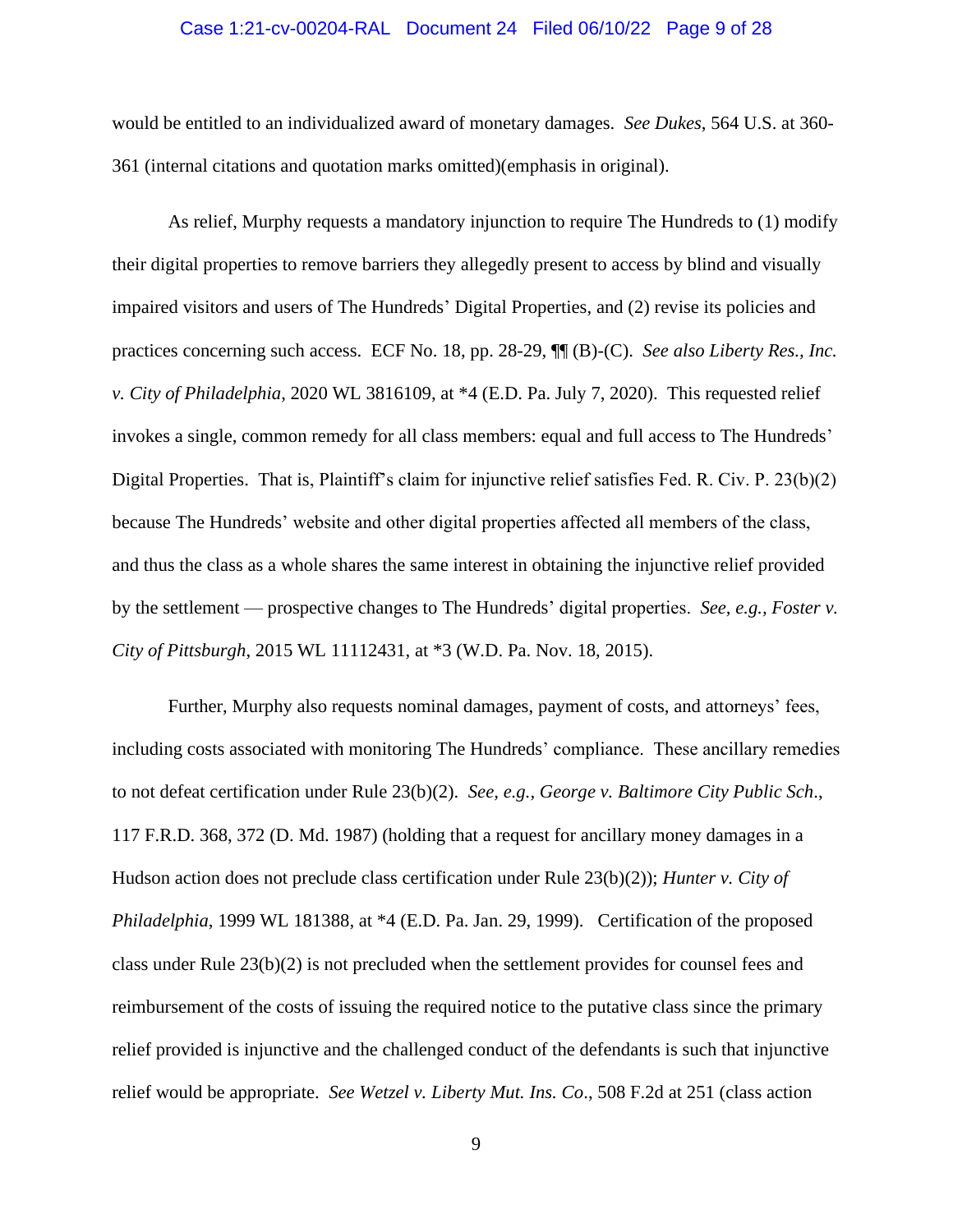### Case 1:21-cv-00204-RAL Document 24 Filed 06/10/22 Page 10 of 28

maintainable under Rule  $23(b)(2)$  even though monetary relief is sought as well as injunctive relief).

Therefore, the Court finds that, for purposes of the anticipated settlement, the proposed class can be properly certified under Rule 23(b)(2). *See Callahan v. Commonwealth Land Title Ins. Co.*, 1990 WL 168273, at \*6 (E.D. Pa. Oct. 29, 1990).

In summary, the Court concludes that the requirements of Rule  $23(a)$  and (b)(2) have been met and that class certification is appropriate. Accordingly, the Plaintiff's request for class certification is **GRANTED**.

IV. The Court Approves the Proposed Settlement

Murphy next moves for approval of their Proposed Settlement, a copy of which they have attached to their motion. *See* ECF No. 20, p. 4 (motion); ECF No. 20-1 (proposed settlement). What follows is a brief summary of its material terms.

### A. The Proposed Settlement

The Proposed Settlement Agreement is a comprehensive, 24-page document executed by "The Hundreds Is Huge, LLC and Anthony Hammond Murphy, individually and on behalf of the Settlement Class." ECF No. 20-1, ¶ 1. The Proposed Settlement commits The Hundreds to ensuring "Blind or Visually Disabled individuals full and equal enjoyment of the goods, services, facilities, privileges, advantages, and accommodations provided by and through its Digital Properties ..." *Id*., ¶ 5. This commitment includes ensuring that "the U.S. portion of the Website and Mobile App are Accessible by the end of the Agreement Term." *Id*., ¶ 5.1. The Hundreds' "Digital Properties" are its "Website, the Mobile App, any New Websites and Mobile Apps," and "Subsequently Acquired Websites and Mobile Apps," as those terms are defined in the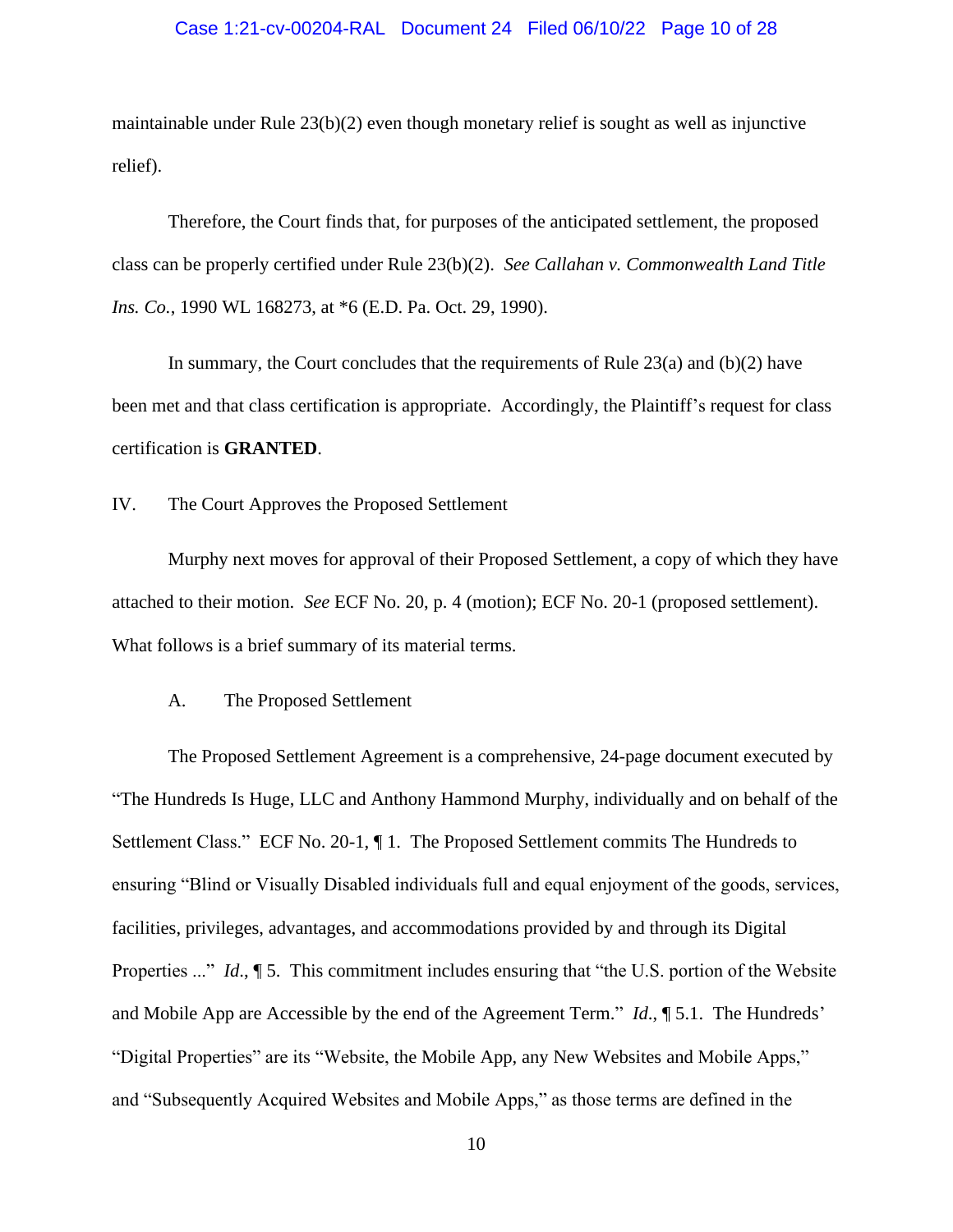### Case 1:21-cv-00204-RAL Document 24 Filed 06/10/22 Page 11 of 28

Settlement Agreement. *Id*., ¶ 2.16. The Parties have agreed that the criteria for determining The Hundreds' compliance with its accessibility commitments will be "the Web Content Accessibility Guidelines 2.1 ("WCAG 2.1") and to "follow certain steps to ensure that its Website and Mobile App become and remain accessible." *Id*., p. 30, ¶ 2.44.

In addition, the Proposed Settlement commits The Hundreds to several changes in policy, procedure and personnel to promote accessibility of its Digital Properties. These changes include The Hundreds' appointment of "Accessibility Consultant," whose duties shall include "assisting The Hundreds with conducting the Initial Accessibility Audit; advising The Hundreds as to how to make the Digital Properties Accessible; verifying that the Digital Properties are Accessible in the Letter of Accessibility; and verifying The Hundreds' compliance with Sections 5.1, 5.2, and 5.3 of this Agreement. *See id*., ¶ 8.1-8.2. Each of The Hundreds' commitments is subject to specific time periods for compliance following the Effective Date of the Settlement Agreement, as summarized in the following chart:

| <b>Information</b>                                                                           | <b>Deadline</b>                                                          | <b>See Agreement at Section</b> |
|----------------------------------------------------------------------------------------------|--------------------------------------------------------------------------|---------------------------------|
| The Annual Report                                                                            | On the Effective Date's<br>anniversary date during<br>the Agreement Term | 23.1                            |
| The Letter of Accessibility                                                                  | To be included as an<br>exhibit to the<br><b>Annual Report</b>           | 8.4                             |
| Third-Party Content The<br>Hundreds cannot confirm<br>is Accessible                          | To be included in the<br><b>Annual Report</b>                            | 6.3                             |
| Confirmation The Hundreds<br>has designated the<br><b>Accessibility Coordination</b><br>Team | Within three $(3)$ months<br>of the Effective Date                       | 7.1                             |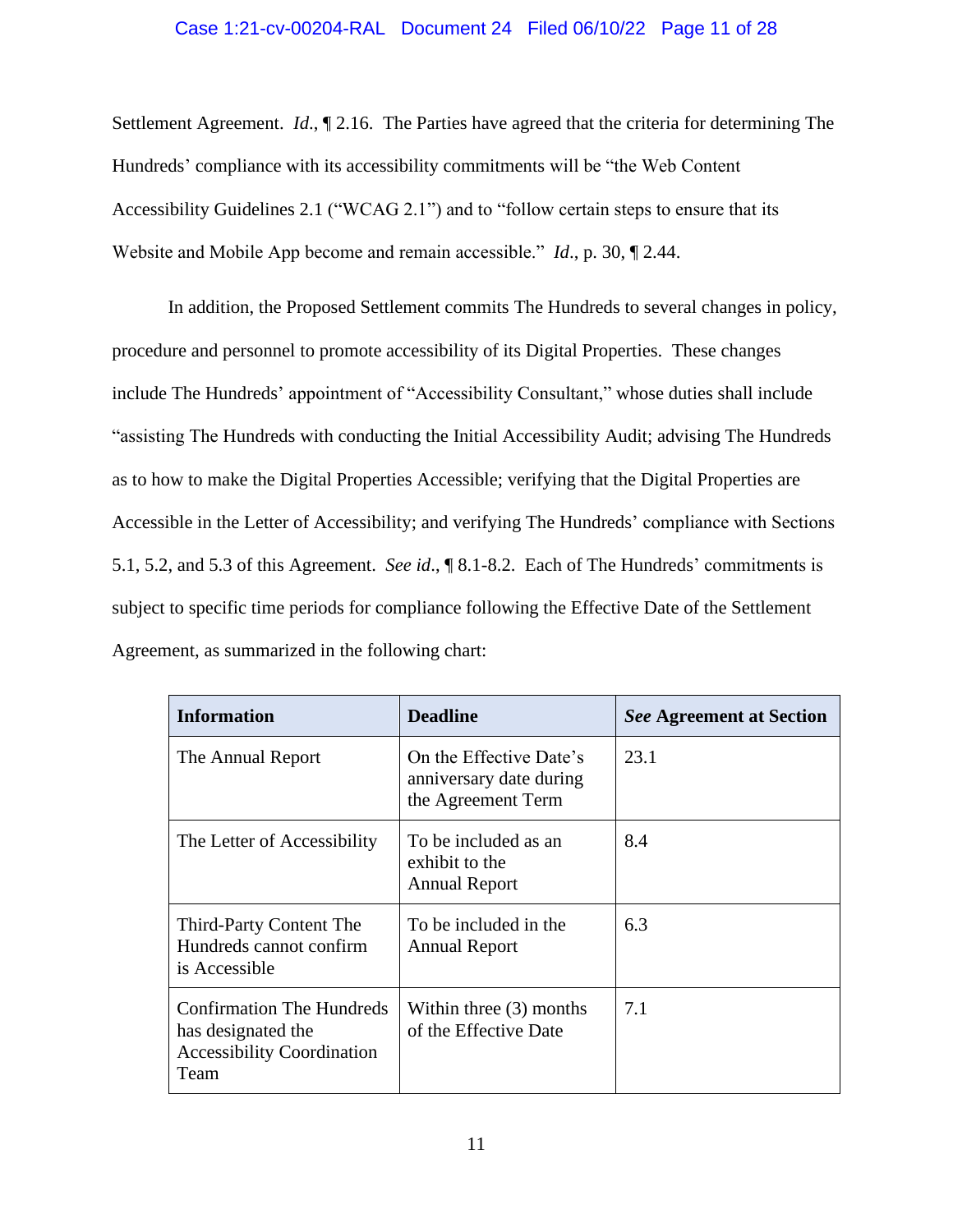| <b>Information</b>                                                                            | <b>Deadline</b>                                                | <b>See Agreement at Section</b> |
|-----------------------------------------------------------------------------------------------|----------------------------------------------------------------|---------------------------------|
| <b>Confirmation The Hundreds</b><br>has appointed or retained<br>the Accessibility Consultant | Within $six(6)$ months of<br>the Effective Date                | 8.1                             |
| The Accessibility<br>Consultant's Status Report                                               | To be included as an<br>exhibit to the<br><b>Annual Report</b> | 8.4                             |
| Changes to the<br><b>Accessibility Consultant</b>                                             | Within three $(3)$ months<br>of any change                     | 8.5                             |
| Results of the Initial<br><b>Accessibility Audit</b>                                          | To be included as an<br>exhibit to the<br><b>Annual Report</b> | 9.3                             |
| The Accessibility Strategy                                                                    | Within eighteen (18)<br>months of the<br><b>Effective Date</b> | 10.3                            |
| The Accessibility Statement                                                                   | Within nine $(9)$ months of<br>the Effective Date              | 11.3                            |
| Status of the<br><b>Accessibility Statement</b>                                               | To be included in the<br><b>Annual Report</b>                  | 11.8                            |
| Accessibility<br>training materials                                                           | To be included in the<br><b>Annual Report</b>                  | 12.5                            |
| Accessibility related<br>Questions, Comments, and<br>Complaints                               | To be included in the<br><b>Annual Report</b>                  | 19.2                            |
| Results of the<br>Semi-Annual Automated<br><b>Accessibility Audit</b>                         | To be included in the<br><b>Annual Report</b>                  | 16.2                            |
| Results of the<br><b>Annual End-User</b><br><b>Accessibility Testing</b>                      | To be included in the<br><b>Annual Report</b>                  | 17.2                            |
| Accessibility related<br>questions, comments,<br>and complaints received<br>by The Hundreds   | To be included in the<br><b>Annual Report</b>                  | 19.2                            |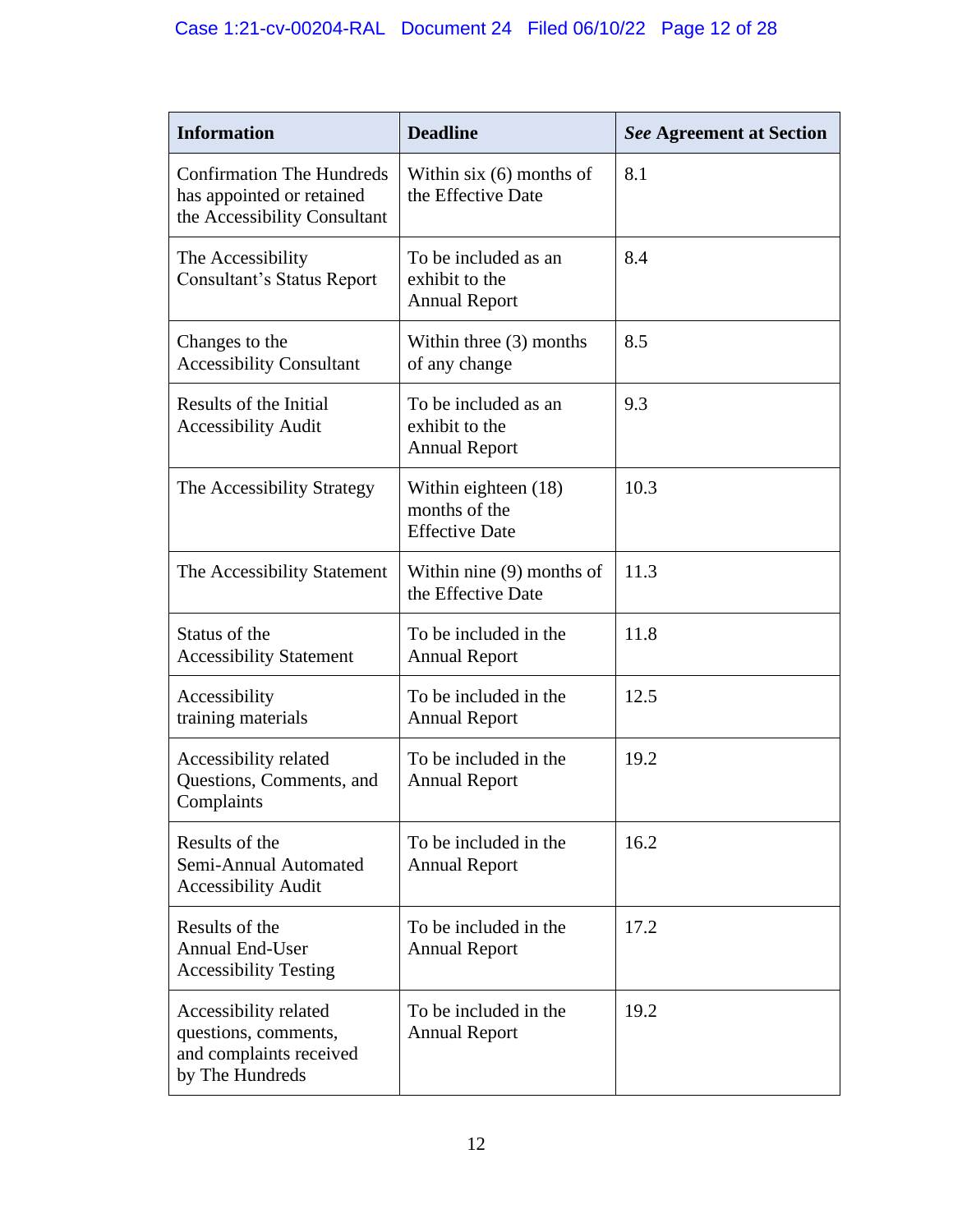#### Case 1:21-cv-00204-RAL Document 24 Filed 06/10/22 Page 13 of 28

*See id.*, pp. 17-18. Overall compliance is to occur within three years of the Effective Date of the Settlement Agreement. *See id*., ¶ 2.9. If compliance does not occur within this initial term, the Settlement Agreement provides for a term extension to four years and, if necessary, to five years to ensure compliance. *Id*., ¶2.20. The Settlement Agreement also provides for monitoring of The Hundreds' compliance with its commitments, annual reporting, and dispute resolution procedures. *Id*., ¶ 19. The Settlement Agreement further provides for an "Incentive Award" in the amount of \$1,000 to be paid to the Representative Plaintiff, Mr. Murphy, and the payment of specified attorney's fees and costs to class counsel, subject to court approval. *Id*., ¶¶ 22, 25-26.

In consideration for the foregoing commitments by The Hundreds, Murphy and all Settlement Class Members will release The Hundreds from any and all claims for injunctive, declaratory, and non-monetary relief based on the accessibility of its digital properties and be enjoined from asserting any such claims. *Id*., ¶ 32.

#### B. Notice

Federal Rule of Civil Procedure  $23(e)(1)(B)$  requires the Court to "direct notice in a reasonable manner to all class members who would be bound by the proposal." *See also McRobie v. Credit Prot. Ass'n,* 2020 WL 6822970, at \*5 (E.D. Pa. Nov. 20, 2020). The Parties ask the Court to approve their proposed class notice and notice plan, which are attached as exhibits to their motion for preliminary approval. *See* ECF No. 20-1, p. 29 (Long Form Notice); ECF No. 20-2 (Notice Plan) . The Notice Murphy proposes to issue to potential class members accurately summarizes all material terms of the Settlement Agreement.

The Parties acknowledge that The Hundreds will have a notice of class action settlement placed on a Settlement Website and on The Hundreds' Mobile App. *See* ECF No. 20-1, ¶ 28.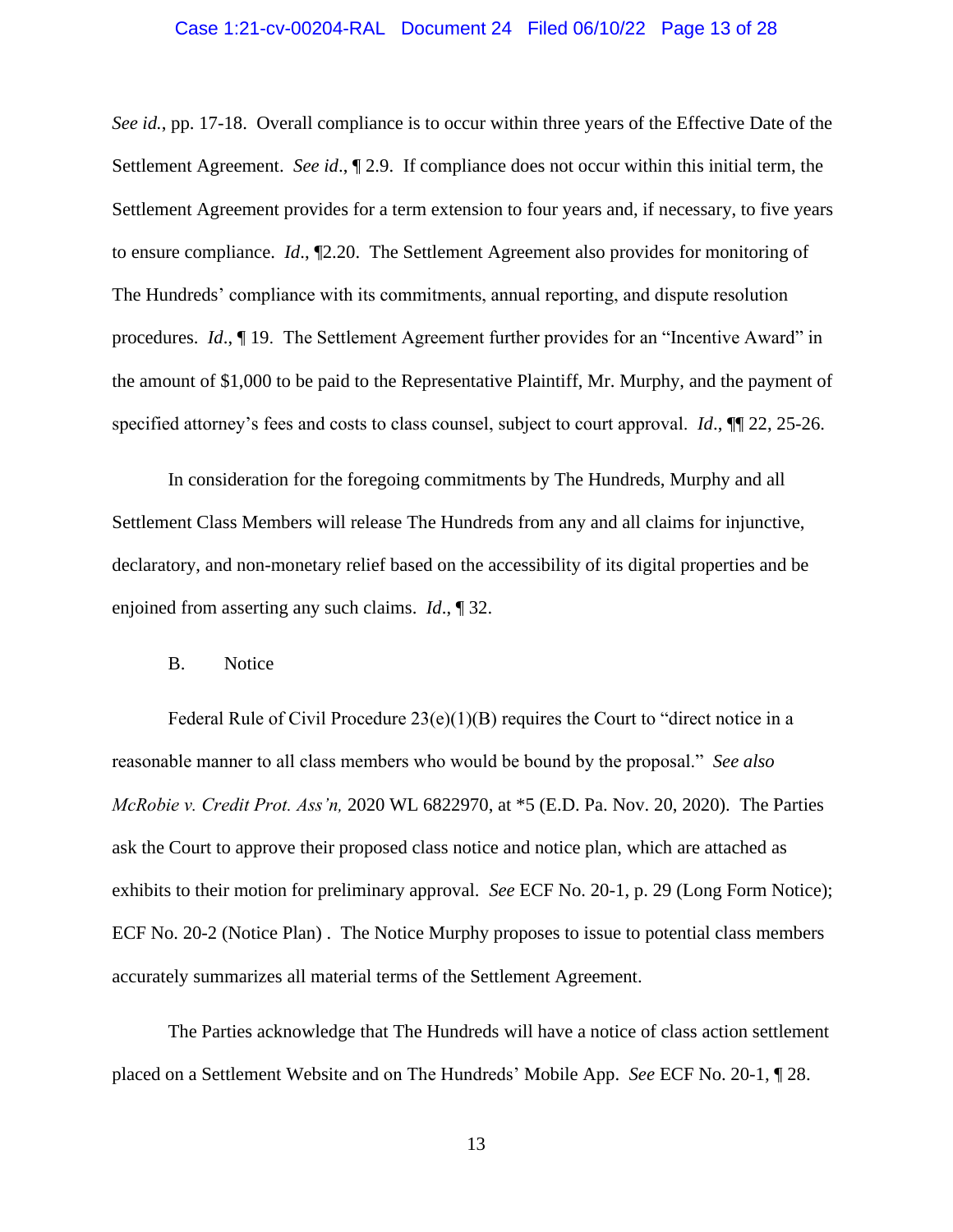### Case 1:21-cv-00204-RAL Document 24 Filed 06/10/22 Page 14 of 28

Specifically, The Hundreds agrees to publish the class action complaint, motion for preliminary approval of class action settlement and supporting documents, and the Court's order granting preliminary approval and memorandum. *See id*., ¶ 28.1. Further, these documents "shall be fully accessible by individuals who screen reader auxiliary aids." *Id*. The Hundreds will also add an "invisible link" at the beginning of its Digital Properties that directs visitors using screen readers to the Settlement Website. *Id*., ¶ 28.1.2. Additionally, The Hundreds will post a link on their social media accounts, including its Facebook, Instagram, and Twitter accounts "which shall direct questions about the stipulated class action settlement notice to Class Counsel at their accounts on each respective platform" *Id*., ¶ 28.1.3.

Class Counsel will also request that several advocacy organizations for the blind and visually impaired publish notice in their respective electronic newsletters and social media within sixty (60) days of Preliminary Approval. *Id*., ¶ 28.2. These organizations include:

- Achieva
- American Council of the Blind
- American Foundation for the Blind
- Blinded American Veterans Foundation
- Blinded Veterans Association
- Foundation Fighting Blindness
- Guide Dogs for the Blind
- National Association of Blind Merchants
- National Council on Disability
- National Federation of the Blind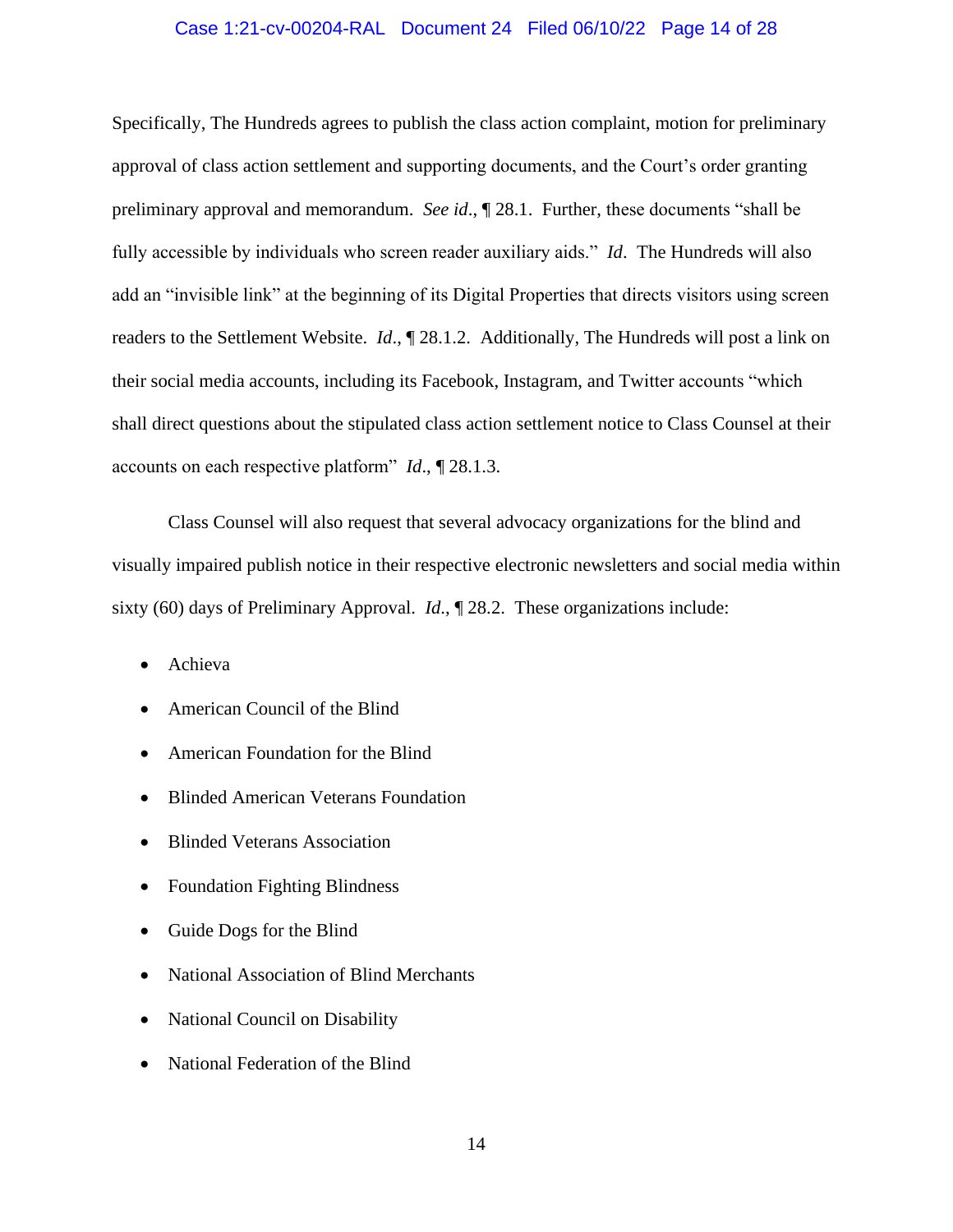### Case 1:21-cv-00204-RAL Document 24 Filed 06/10/22 Page 15 of 28

The Notice requested to be published in each organization's newsletter shall direct readers to "Visit https://www.thehundredsADAsettlement.com to learn more about The Hundreds' agreement to make its digital content accessible to screen reader users. Have questions? Contact East End Trial Group at [https://www.facebook.com/EastEndTrialGroup/ or https://www.instagram.com/eastendtrialgroup/ or [https://twitter.com/eastendtrial\]](https://twitter.com/eastendtrial)." *Id*., ¶ 28.4.

The Court finds that the proposed notice is the best practicable form of notice to inform the members of the settlement class and to proceed with the settlement for all claims in a timely and efficient manner.

C. Rule 23(e) Review

Rule 23(e) of the Federal Rules of Civil Procedure mandates court approval of a class action settlement:

> The claims, issues, or defenses of a certified class—or a class proposed to be certified for purposes of settlement—may be settled, voluntarily dismissed, or compromised only with the Court's approval.

The Rule further requires a court to review the proposed settlement to make sure that the rights of the participating as well as absent class members are not prejudiced or otherwise put in jeopardy by the settlement. Fed. R. Civ. P. 23(e); *see also In re Asbestos School Litig.*, 1990 WL 18761 (E.D. Pa. Feb. 20, 1990); *Sherin v. Gould*, 679 F. Supp. 473, 475 (E.D. Pa.1987) (quoting *William v. First Nat'l Bank*, 216 U.S. 582, 595 (1910)). So while protecting rights of the class members is essential, it has also been recognized that any apprehension in settling should be tempered by the long-standing policy favoring such agreements. *Callahan v. Commonwealth Land Title Ins. Co.*, 1990 WL 168273, at \*6 (E.D. Pa. Oct. 29, 1990) (citations omitted).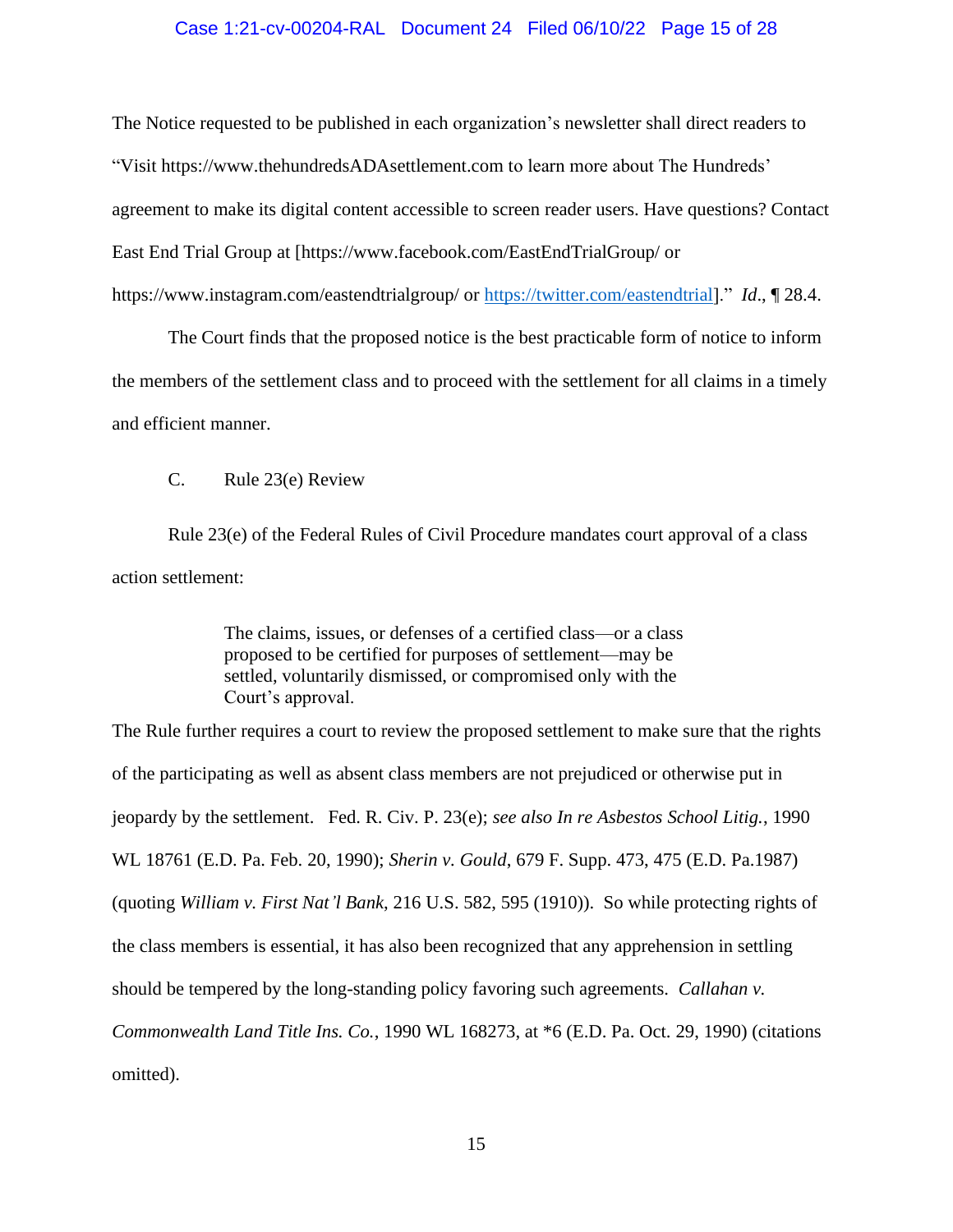C. The Court Will Apply a Presumption of Fairness to the Proposed Settlement

Courts initially apply a presumption of fairness in reviewing a class settlement when: "(1) the negotiations occurred at arm's length; (2) there was sufficient discovery; (3) the proponents of the settlement are experienced in similar litigation; and (4) only a small fraction of the class objected." *In re Nat'l Football League Players Concussion Injury Litig*., 821 F.3d 410, 436 (3d Cir. 2016), *as amended* (May 2, 2016) (citing *In re Cendant*, 264 F.3d at 232 n. 18)). This presumption applies even when, as here, "the settlement negotiations preceded the actual certification of the class ...." *In re Warfarin Sodium Antitrust Litig*., 391 F.3d 516, 535 (3d Cir. 2004). These requirements have been met here and the presumption of fairness should apply to the proposed settlement.

This action was actively litigated since its inception in July of 2021, before an agreement was had in February of 2022, to resolve the litigation. The Proposed Settlement resulted from arm's-length negotiations between highly experienced and capable counsel after significant investigation. The Parties relate that they devoted "months" following the filing of the Complaint to discussing the resolution of this case. ECF No. 21, p. 9. Both parties have agreed to the proposed settlement. *See id*. No objections to the settlement have been lodged. *See, e.g., In re Wilmington Tr. Sec. Litig*., 2018 WL 6046452, at \*4 (D. Del. Nov. 19, 2018). Moreover, the principal lawyers involved in the settlement negotiations are all well known for their effective representation of their clients, and have many years of experience in the prosecution, defense, and resolution of complex securities actions. *See, e.g., In re Ocean Power Techs., Inc*., 2016 WL 6778218, at \*11 (D.N.J. Nov. 15, 2016).

Given the many undisputed facts, this case did not require a protracted period of discovery. The Parties' investigation included "multiple rounds of in-person reviews" regarding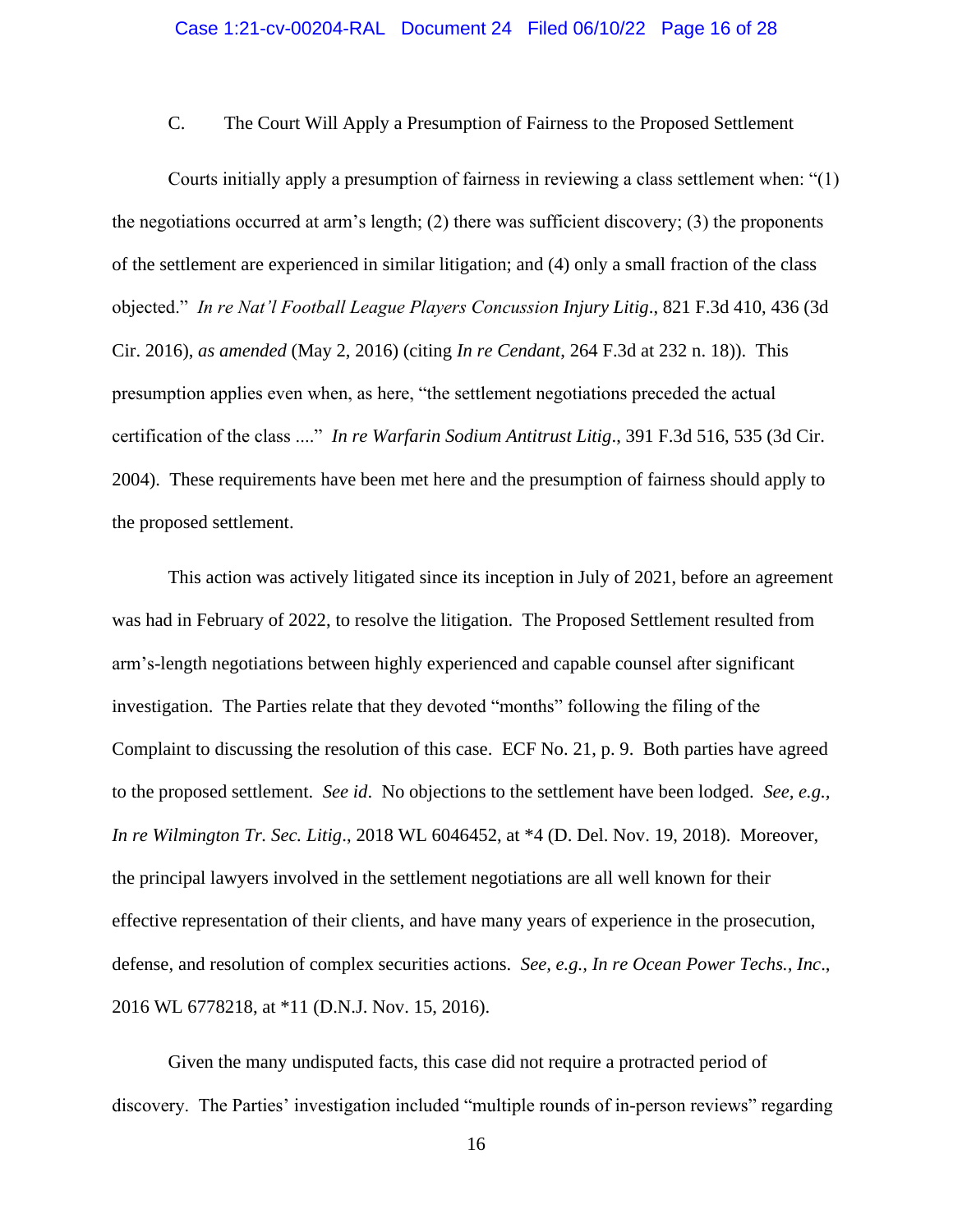### Case 1:21-cv-00204-RAL Document 24 Filed 06/10/22 Page 17 of 28

the accessibility of The Hundreds' online store before Murphy filed his initial Complaint. ECF No. 21, p. 31. Murphy was able to ascertain, through his own informal discovery, that The Hundreds' website did not provide him with full access and that additional discovery was not needed thus not needed. *Id*. Nor was additional discovery necessary to determine whether The Hundreds' current accessibility policies were sufficient to accommodate the needs of the visually impaired. *Id*. Instead, the Parties' investigation prompted almost immediate discussions of settlement following the filing of the original Complaint. Thus, while no formal discovery was conducted, "informal discovery" appears to have taken place, which satisfies this prong of the presumption analysis. *See, e.g., In re Nat'l Football League Players Concussion Injury Litig*., 821 F.3d at 436, as amended (May 2, 2016) (concluding that informal discovery was sufficient class counsel to assess the value of the class's claims and negotiate a settlement that provides fair compensation). *See also In re Processed Egg Prods. Antitrust Litig*., 284 F.R.D. 249, 267 (E.D. Pa. 2012) (applying presumption in part because, "although no formal discovery was conducted ..., [class counsel] conducted informal discovery, including, *inter alia*, independently investigating the merits"). Therefore, the presumption of fairness attaches to the proposed settlement.

D. An analysis of the *Girsh* factors further supports the fairness of the proposed settlement.

Despite the attachment of the presumption of fairness, a class action settlement may not be approved under Rule 23(e) without a determination by the Court that the proposed settlement is "fair, reasonable and adequate." *See In re Cendant*, 264 F.3d at 231; *see also* Fed. R. Civ. P.  $23(e)(1)(A)$ . The Court of Appeals for the Third Circuit has on several occasions stressed the importance of the reasonableness and fairness of a class action settlement, noting that "the district court acts as a fiduciary who must serve as a guardian of the rights of absent class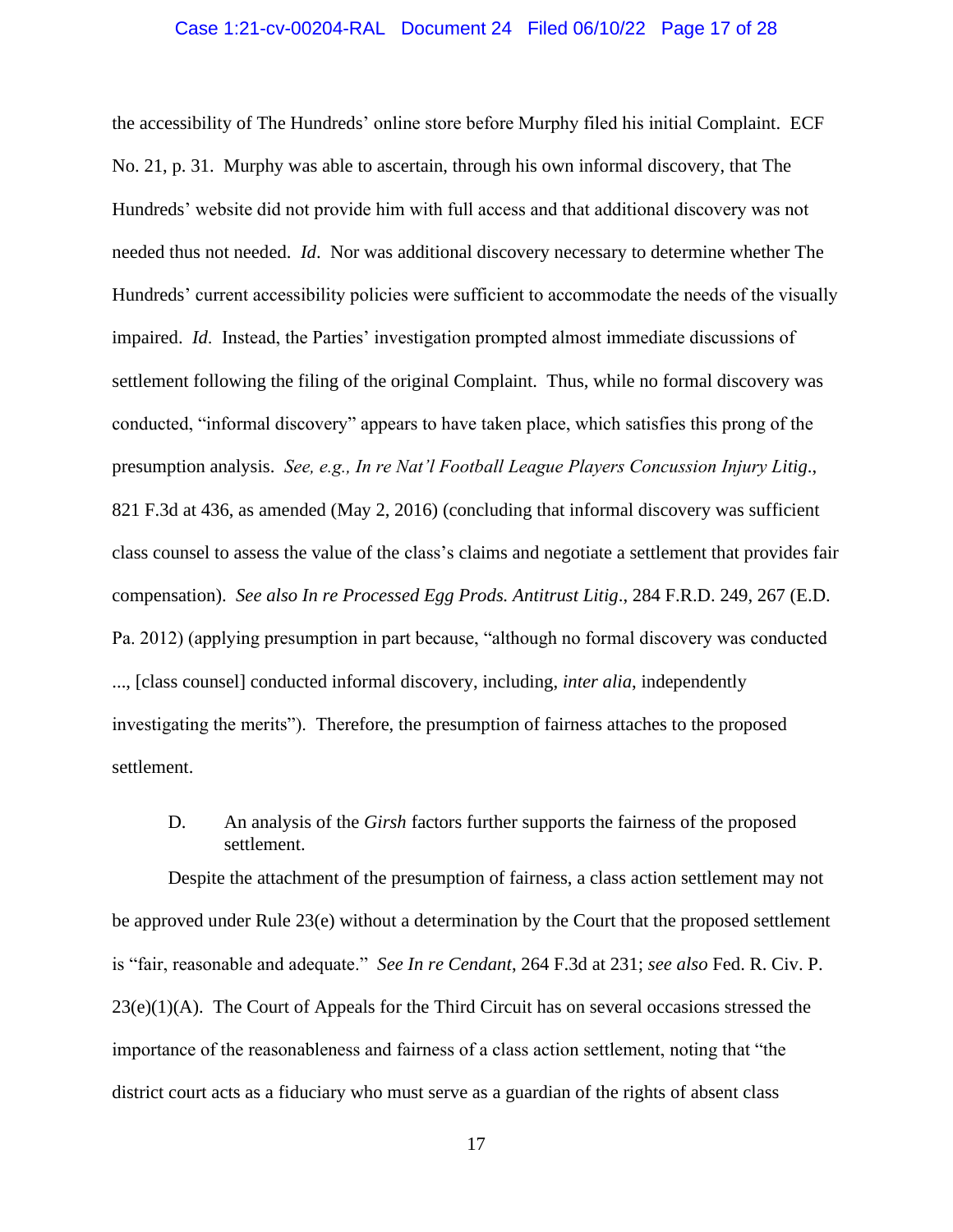#### Case 1:21-cv-00204-RAL Document 24 Filed 06/10/22 Page 18 of 28

members." *In re General Motors*, 55 F.3d at 785 (citations and quotations omitted*); see also Amchem*, 521 U.S. at 623 (noting that the Rule 23(e) inquiry "protects unnamed class members from unjust or unfair settlements affecting their rights when the representatives become fainthearted before the action is adjudicated or are able to secure satisfaction of their individual claims by a compromise") (citations omitted). Indeed, in cases such as this, where settlement negotiations precede class certification and approval for settlement and certification are sought simultaneously, the Third Circuit requires district courts to be even "more scrupulous than usual" when examining the fairness of the proposed settlement. *See In re General Motors*, 55 F.3d at 805. This heightened standard is intended to ensure that class counsel has engaged in sustained advocacy throughout the proceedings, particularly in settlement negotiations, and has protected the interests of all class members. *See In re Prudential Ins. Co*., 148 F.3d at 317. *See also Beneli v. BCA Fin. Servs., Inc*., 324 F.R.D. 89, 101 (D.N.J. 2018).

In *Girsh v. Jepson*, 521 F.2d 153 (3d Cir.1975), the Court of Appeals for the Third Circuit identified the following factors to be considered in determining whether a proposed class action settlement agreement is fair, adequate and reasonable:

1. The complexity, expense and likely duration of the litigation;

2. The reaction of the class to the settlement;

3. The stage of the proceedings and the amount of discovery completed;

4. The risks of establishing liability;

5. The risks of establishing damages;

6. The risk of maintaining the class action through the trial;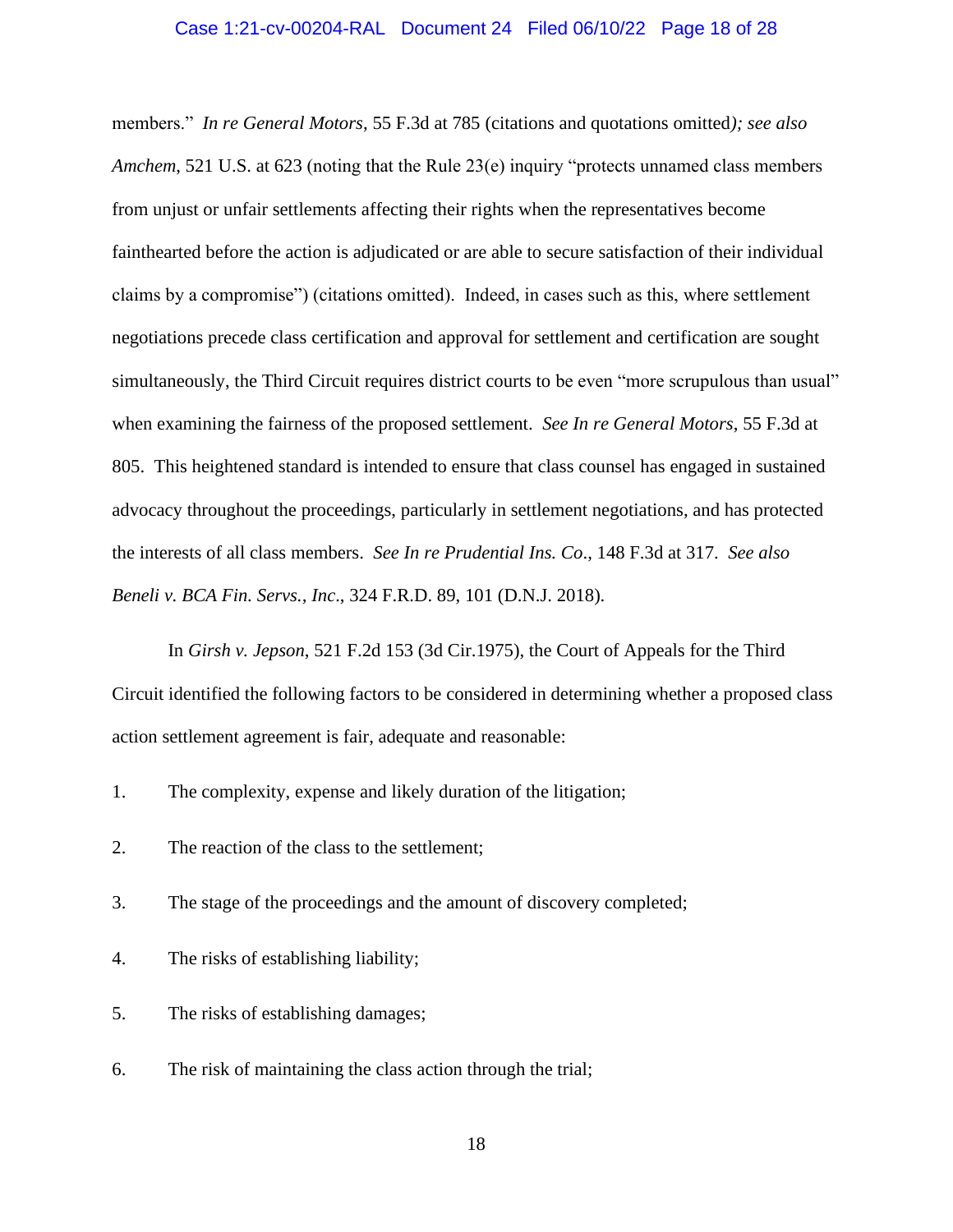- 7. The ability of the defendants to withstand a greater judgment;
- 8. The range of reasonableness of the settlement in light of the best possible recovery; and
- 9. The range of reasonableness of the settlement fund to a possible recovery in light of all the possible attendant risks of litigation.

521 F.2d at 157 (quoting *City of Detroit v. Grinnell Corp*., 495 F.2d 448 (2d Cir.1974)).

The Court's role in evaluating a proposed settlement is limited. Although the Court may either approve or disapprove the settlement, it may not rewrite it. *Harris*, 654 F. Supp. at 1049. *See also Callahan*, 1990 WL 168273, at \*6–7. The "nine-factor [*Girsh* ] test requires this Court to conduct both 'a substantive inquiry into the terms of the settlement relative to the likely rewards of litigation' and 'a procedural inquiry into the negotiation process. " *Prudential I*, 962 F. Supp. at 534 (quoting *General Motors*, 55 F.3d at 796). As discussed below, not all of these factors apply to this case because Murphy is seeking injunctive relief under Rule 23(b)(2). *See, e.g., Williams v. City of Philadelphia*, 2016 WL 3258377, at \*3 n.2 (E.D. Pa. June 13, 2016).

Further, this *Girsh* list is not exhaustive. The Court of Appeals explained that "since Girsh was decided in 1975, there has been a sea-change in the nature of class actions, especially with respect to mass torts." *Prudential II*, 148 F.3d at 323. Thus, it charged "district courts [to] consider other potentially relevant and appropriate factors. *In re AT & T*, 455 F.3d at 165. The following factors were provided as a non-limiting list of examples:

> the maturity of the underlying substantive issues, as measured by experience in adjudicating individual actions, the development of scientific knowledge, the extent of discovery on the merits, and other factors that bear on the ability to assess the probable outcome of a trial on the merits of liability and individual damages; the existence and probable outcome of claims by other classes and subclasses; the comparison between the results achieved by the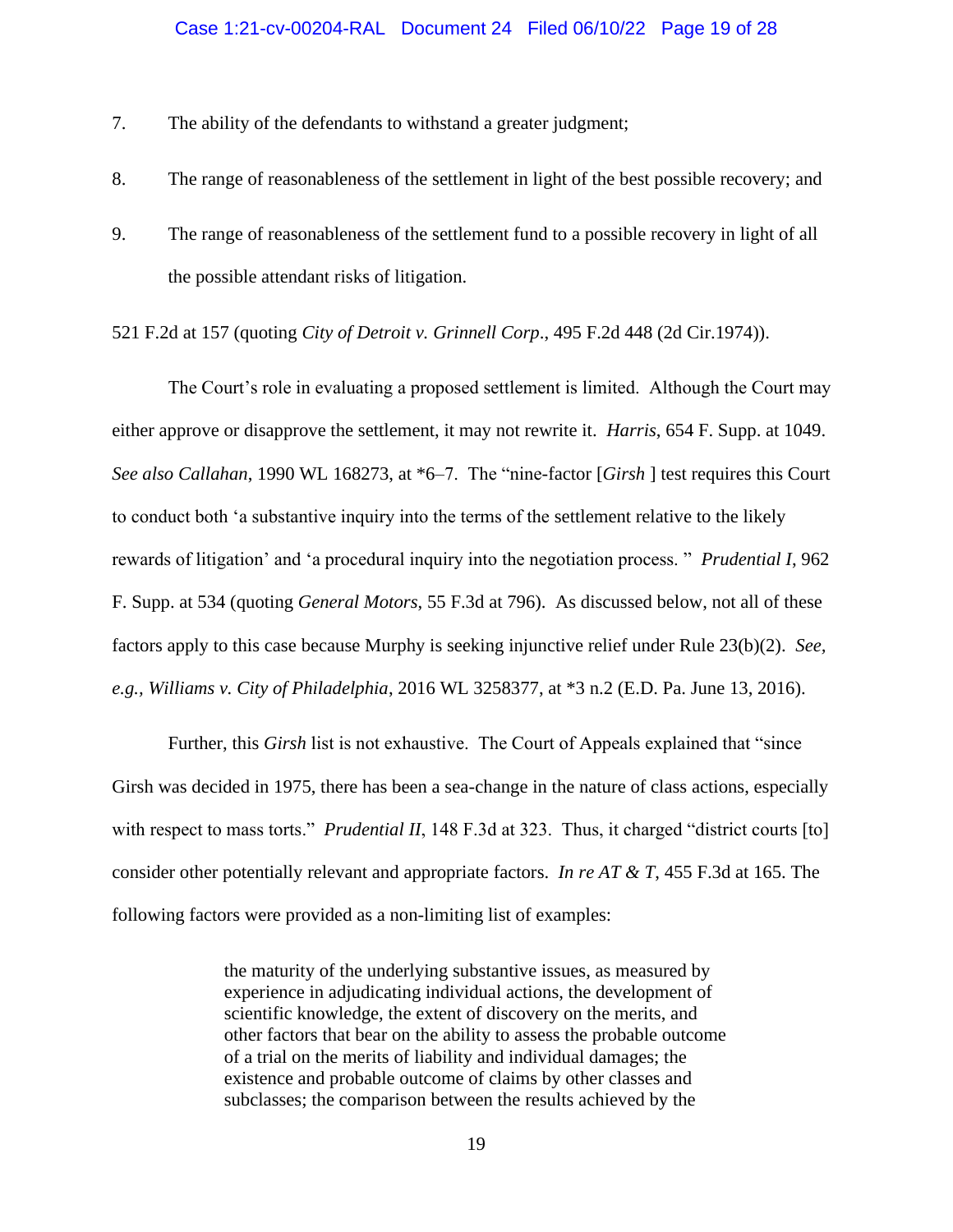settlement for individual class or subclass members and the results achieved-or likely to be achieved-for other claimants; whether class or subclass members are accorded the right to opt out of the settlement; whether any provisions for attorneys' fees are reasonable; and whether the procedure for processing individual claims under the settlement is fair and reasonable.

*Prudential II*, 148 F.3d at 323; In re AT & T, 455 F.3d at 165. Additionally, the Court of

Appeals noted in Warfarin II that the settlement of class actions is preferred to protracted

litigation:

there is an overriding public interest in settling class action litigation, and it should therefore be encouraged. *See General Motors,* 55 F.3d at 784 ("the law favors settlement, particularly in class actions and other complex cases where substantial judicial resources can be conserved by avoiding formal litigation"); *In re Sch. Asbestos Litig*., 921 F.2d 1330, 1333 (3d Cir. 1990) (noting that the court encourages settlement of complex litigation "that otherwise could linger for years").

*Warfarin II*, 391 F.3d at 535. After carefully weighing the Girsh factors along with the relevant additional factors discussed in *Prudential II*, the Court concludes that the proposed Settlement Agreement is fair, reasonable, and adequate.

- E. The *Girsh* Factors
	- 1. The Complexity, Expense, and Likely Duration of the Litigation

Under the first *Girsh* factor, courts must analyze "the probable costs, in both time and money, of continued litigation." *In Re General Motors*, 55 F.3d at 812 (quoting *Bryan v. Pittsburgh Plate Glass Co*., 494 F.2d 799, 801 (3d Cir.1974)). When the Court finds, after balancing the Proposed Settlement against the anticipated expense, complexity, and time of possibly achieving a more favorable result through litigation, that the litigation would likely be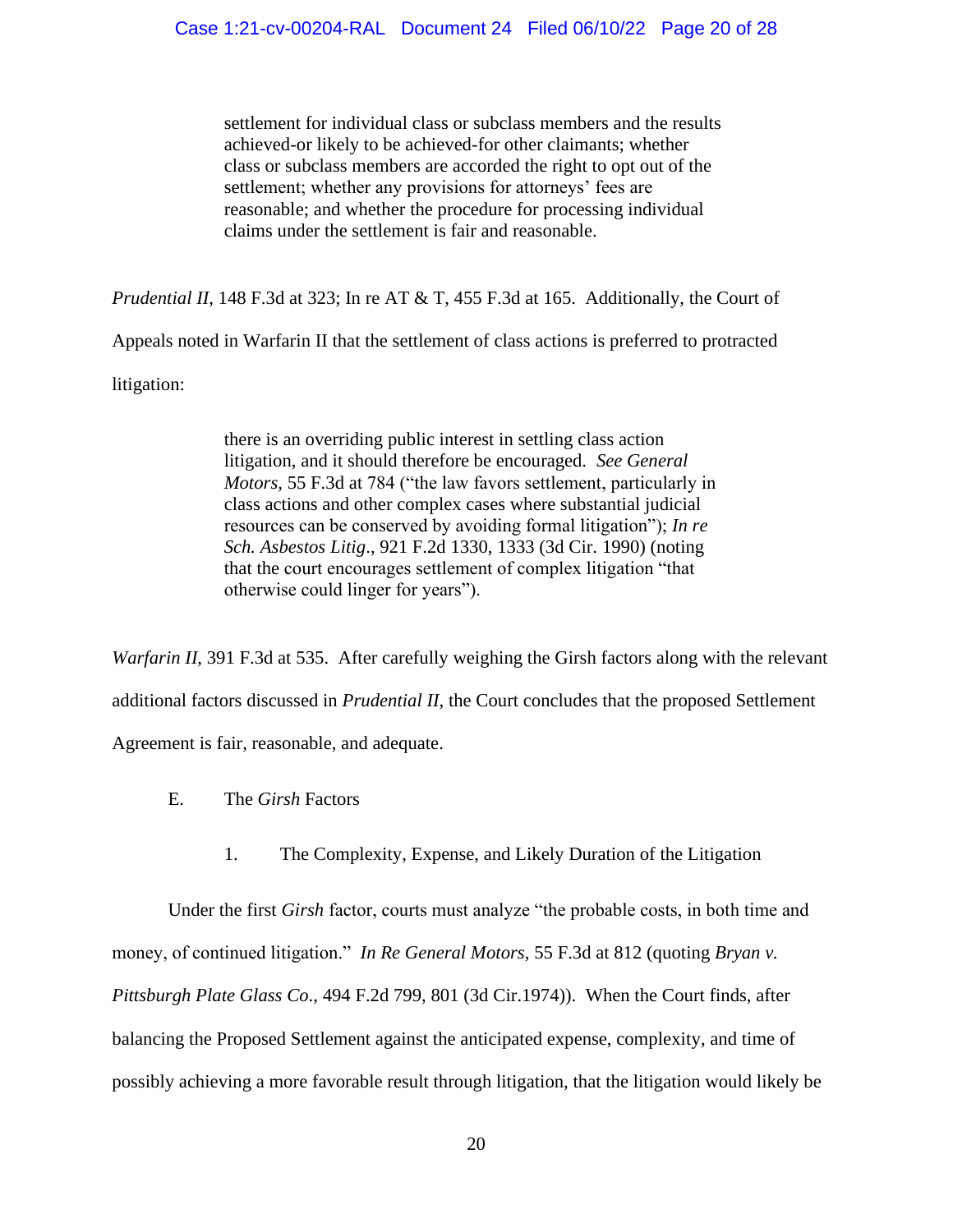### Case 1:21-cv-00204-RAL Document 24 Filed 06/10/22 Page 21 of 28

expensive, complex, and time-consuming, this factor is found to favor settlement. *Prudential I,* 962 F. Supp. at 536.

The complexity and associated litigation risks of this case arise largely from the uncertainty regarding whether a website such as The Hundreds' is a "public accommodation" under Title III of the ADA. The Court of Appeals for the Third Circuit has held that places of public accommodation must be physical places. *Ford v. Schering-Plough Corp*., 145 F.3d 601, 614 (3d Cit. 1998) ("The plain meaning of Title III is that a public accommodation is a place...."); *Peoples v. Discover Fin. Servs., Inc*., 387 Fed. Appx 179, 183 (3d Cit. 2010) ("Our court is among those that have taken the position that the term ['public accommodation'] is limited to physical accommodations."). However, neither *Ford* nor *Peoples* involved issues of website accessibility. Indeed, the Third Circuit has not specifically addressed whether a website, either standing alone or in association with a physical location, can be considered a public accommodation under the ADA. The Court of Appeals has held, however, that a good or service provided by a public accommodation can be covered by the ADA, provided there is "some nexus between the services or privileges denied and the physical place...." *Menkowitz v. Pottstown Mem'l Med. Ctr*., 154 F.3d 113,122 (3d Cit. 1998). Clouding the picture further, district courts within the Third Circuit have adopted different approaches to this issue. *Compare Gniewkowski v. Lettuce Entertain You Enterprises, Inc*., 251 F. Supp 908 (W.D. Pa. 2017); *Suchenko v. ECCO USA, Inc.,* 2018 WL 3660117 (W.D. Pa. Aug. 2, 2018); *West v. DocuSign, Inc*., 2019 WL 38443054 (W.D. Pa. August 28, 2019); *Suchenko v. ECCO USA, Inc*., 2018 WL 3933514, at \*3 (W.D. Pa. Aug. 16, 2018) (holding in actions by visually impaired plaintiffs that company websites available to the public are "public accommodations") with *Mahoney v. Herr Foods Inc*., 2020 WL 1979153, \*3 (E.D. Pa. Apr. 24, 2020); *Mahoney v. Bittrex Inc*., 2020 WL 212010, \*2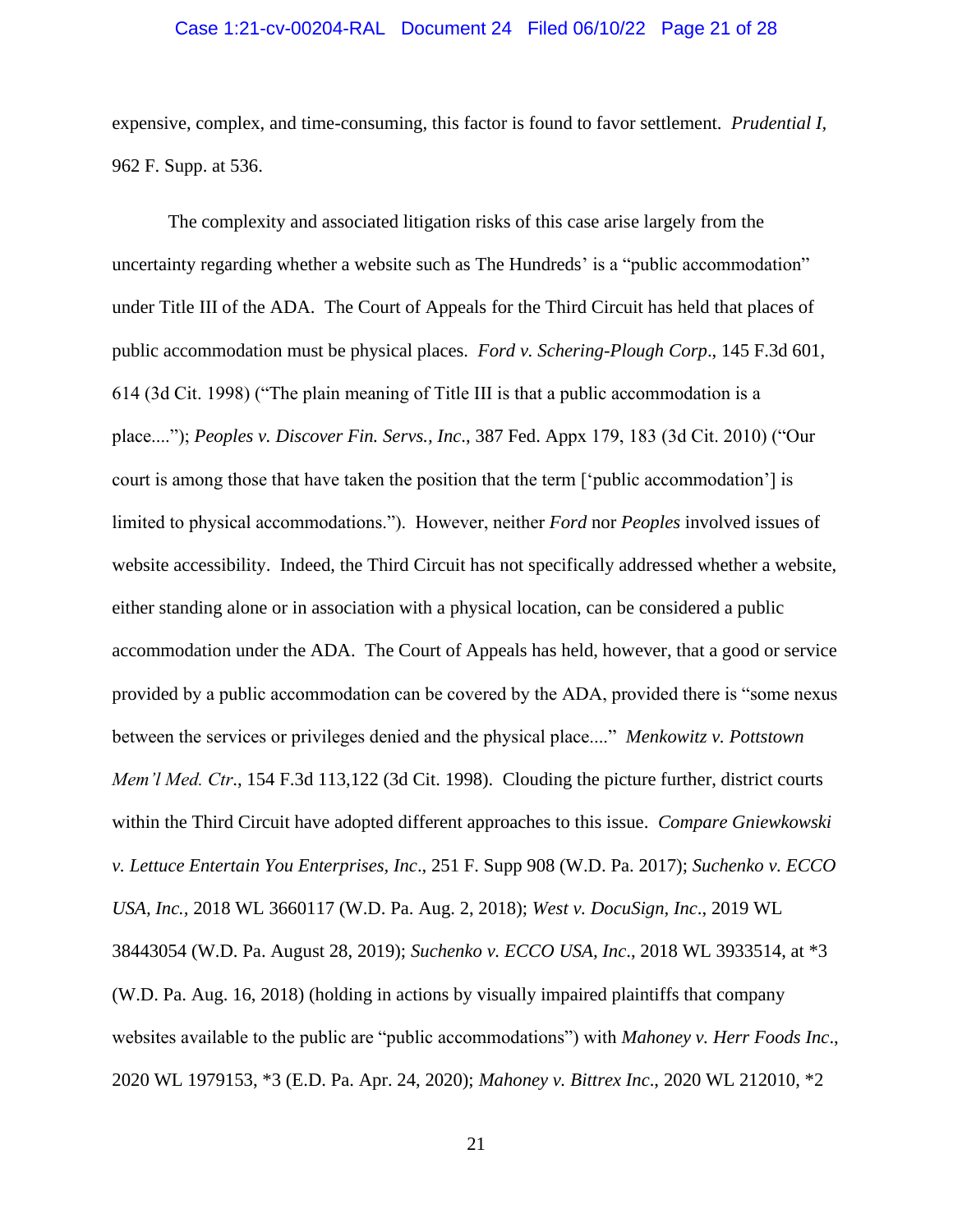#### Case 1:21-cv-00204-RAL Document 24 Filed 06/10/22 Page 22 of 28

(ED. Pa. Jan. 14, 2013); *Tawam v. APCI Fed. Credit Union*, 2018 WL 3723367, at \*6 (E.D. Pa. Aug. 6, 2018); *Walker v. Sam's Oyster House, LLC*, 2018 4466076, \*2 (E.D. Pa. Sept. 18, 2018) (holding that a business' website -- on its own -- is not a "public accommodation," but may be considered such if it bears some nexus to a physical place or public accommodation).

Litigation here would have involved extensive motion practice, discovery, expert analysis and testimony and, given the state of relevant case law, the likelihood of significant appellate practice. Hence, the proposed settlement has allowed Murphy to achieve significant benefits for the class while avoiding the material expense and delay that would have been required to litigate his claims against The Hundreds. Had Murphy and The Hundreds proceeded with this litigation, both would have expended countess hours of attorney time and considerable expense while facing significant uncertainty concerning the outcome of the litigation. Such an undertaking "would not only further prolong the litigation but also reduce the value of any recovery to the class." *Warfarin*, 391 F.3d at 536. Thus, this factor supports the proposed settlement.

### 2. The Reaction of the Class to the Settlement

The second *Girsh* factor "attempts to gauge whether members of the class support the settlement." *Prudential II*, 148 F.3d at 318; *Warfarin II*, 391 F.3d at 536. In gauging support, courts look at the number of objectors as well as opt-outs. *See Prudential II*, 148 F.3d at 318; *Warfarin II,* 391 F.3d at 536. Courts also look to objectors' "vociferousness" and other factors to determine whether "class members possessed adequate interest and information to voice objections[.]" *In re General Motors*, 55 F.3d at 813.

Potential class members will have the opportunity to object to the settlement following notice. Based upon the benefits provided to the class under the Settlement Agreement, however,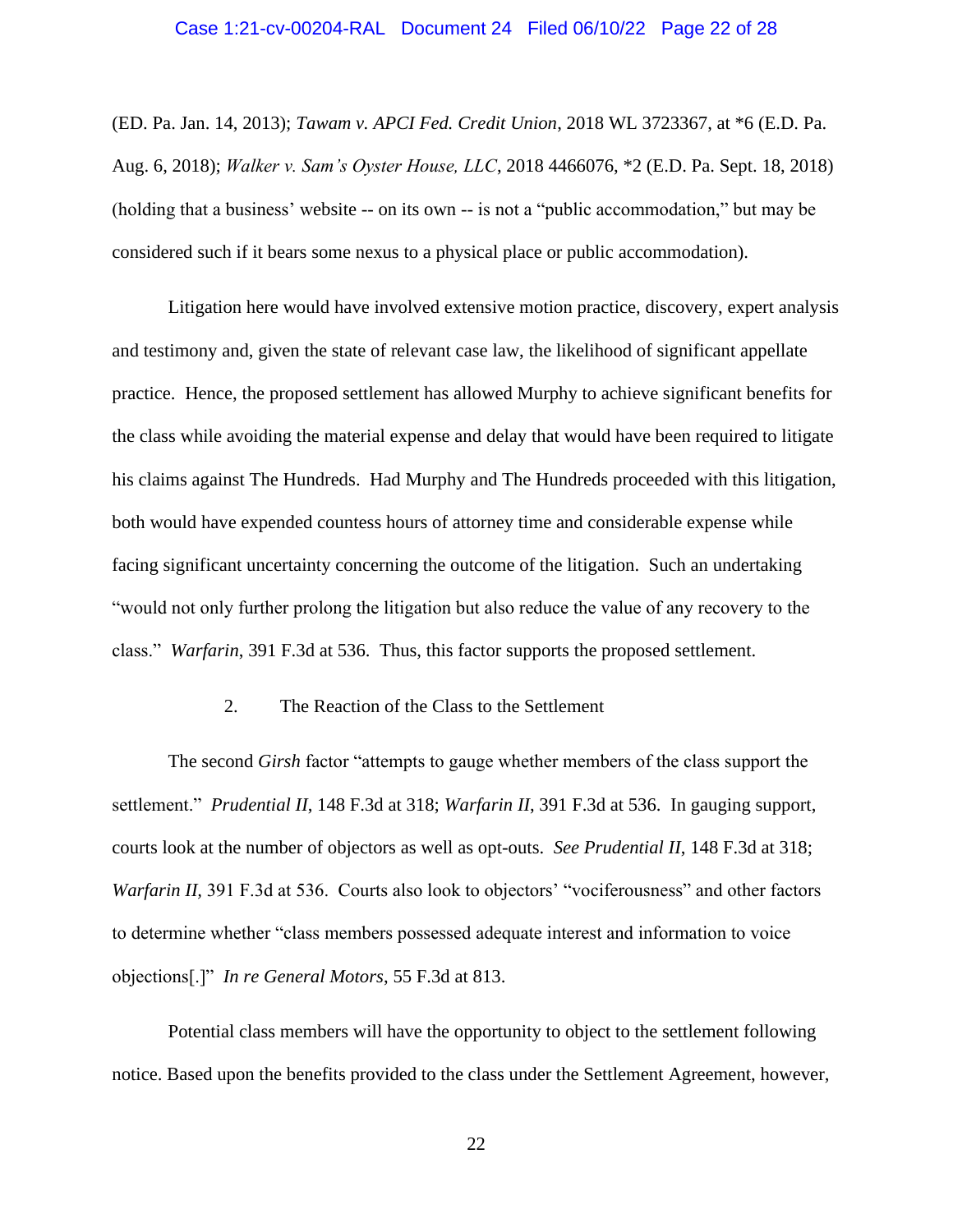### Case 1:21-cv-00204-RAL Document 24 Filed 06/10/22 Page 23 of 28

significant objections are not anticipated. As noted, the Settlement Agreement appears to provide relief to class members commensurate with the best outcome they could have hoped to achieve had they litigated the case to a conclusion.

### 3. The Stage of the Proceedings and the Amount of Discovery Completed

The third *Girsh* factor "captures the degree of case development that class counsel have accomplished prior to settlement. Through this lens, courts can determine whether counsel had an adequate appreciation of the merits of the case before negotiating." *In re Cendant Corp. Litig.*, 264 F.3d 201, 235 (3d Cir.2001) (quoting *In re General Motors*, 55 F.3d at 813). The Parties have agreed to resolve their dispute at a relatively early stage in the litigation. Even so, proposed class counsel has engaged in extensive informal discovery including firsthand investigation and review of the level of accessibility afforded by The Hundreds' digital properties. *See* ECF No. 21, p. 31. This informal discovery and investigation, coupled with class counsel's experience in litigating similar, if not identical claims, gives counsel an adequate understanding of the merits of Murphy's case. Based on counsel's grasp of the claims, obtained through pre-filing and post-filing investigations as well as proposed class counsel's familiarity with such cases, the Court is satisfied that class counsel adequately appreciated the merits of the case before negotiating the settlement. This factor thus supports approval of the settlement.

# 4. The Risks of Establishing Liability and Damages

"The fourth and fifth [*Girsh*] factors survey the potential risks and rewards of proceeding to litigation in order to weigh the likelihood of success against the benefits of an immediate settlement." *In re Johnson & Johnson*, 900 F. Supp. 2d at 483 (internal quotations omitted). "By evaluating the risks of establishing liability, the district court can examine what the potential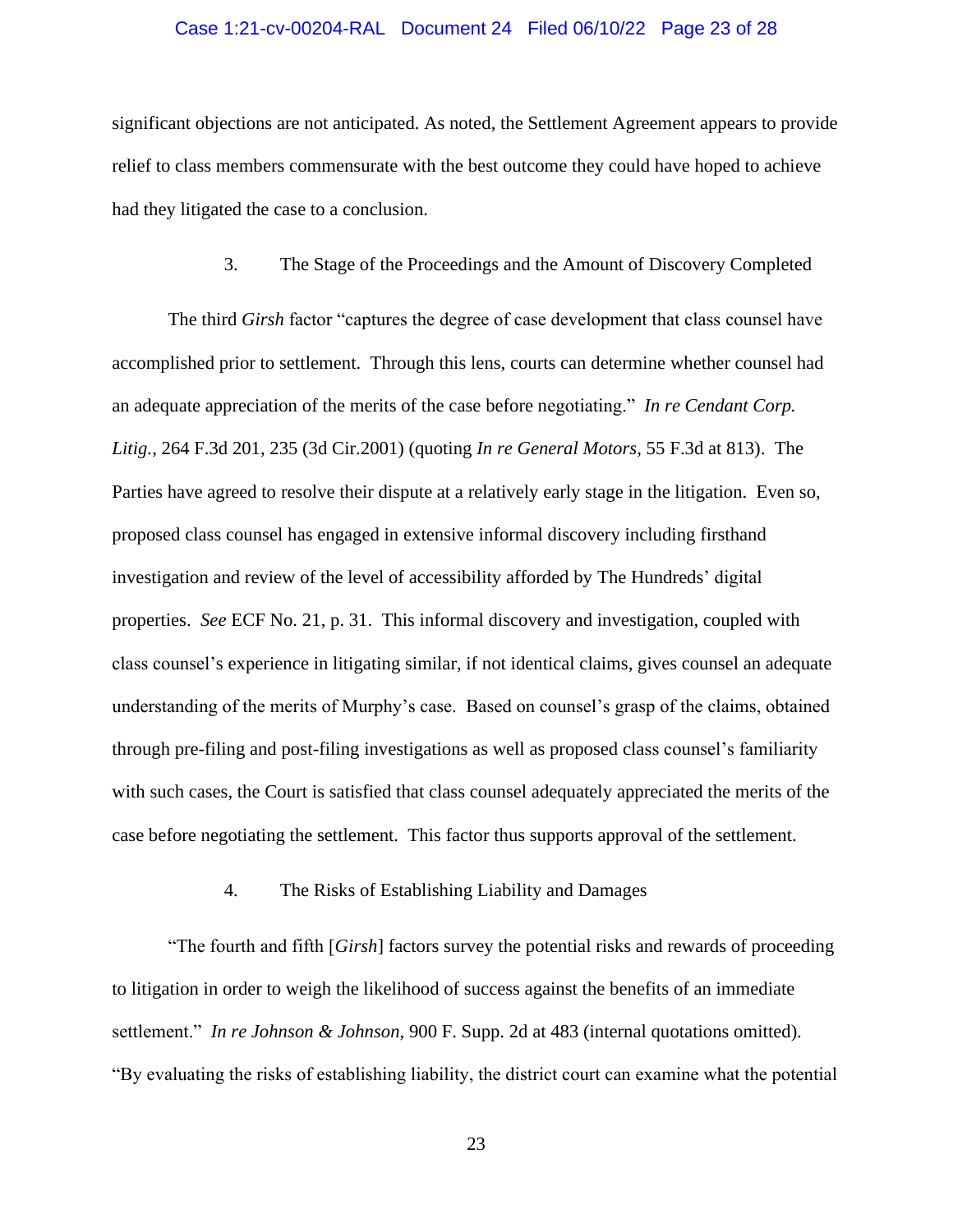#### Case 1:21-cv-00204-RAL Document 24 Filed 06/10/22 Page 24 of 28

rewards (or downside) of litigation might have been had class counsel elected to litigate the claims rather than settle them." *In re General Motors*, 55 F.3d at 814. In making this assessment, however, "a court should not conduct a mini-trial and must, to a certain extent, give credence to the estimation of the probability of success proffered by class counsel." *In re Lucent Techs., Inc. Sec. Litig*., 307 F. Supp. 2d 633, 644-45 (D.N.J. 2004) (internal quotations omitted). In complex cases, "[t]he risks surrounding a trial on the merits are always considerable." *Weiss v. Mercedes Benz of N. Am*., 899 F. Supp. 1297, 1301 (D.N.J. 1995). In applying these factors, "the Court need not delve into the intricacies of the merits of each side's arguments, but rather may 'give credence to the estimation of the probability of success proffered by [Class Counsel], who are experienced with the underlying case, and the possible defenses which may be raised to their causes of action.'" *Glaberson v. Comcast Corp*., 2015 WL 5582251, at \*6 (E.D. Pa. Sept. 22, 2015) (quoting *Perry v. FleetBoston Fin. Corp*., 229 F.R.D. 105, 115 (E.D. Pa. 2005) (citation omitted)).

As discussed above, the current state of the law regarding the application of Title III of the ADA presented significant risk to the Plaintiff class in this case. The complexity of this issue weighs heavily in favor of settlement. Against this risk and complexity, the Plaintiff class could not look forward to a potential recovery of monetary damages if they were to continue the litigation. *See, e.g., Sowers v. Freightcar Am., Inc*., 2008 WL 4949039, at \*4 (W.D. Pa. Nov. 19, 2008). Individual awards of money damages are not available in an action pursuant to Title III of the ADA. *Id*. Thus, the complexity of this case and uncertainty on both sides with respect to liability and damages weigh in favor of granting final approval of the settlement. *See, e.g., Zanghi v. Freightcar Am., Inc.*, 2016 WL 223721, at \*18 (W.D. Pa. Jan. 19, 2016). *See also Charles Tyrwhitt, Inc*., 2020 WL 8513583, at \*11. This factor favors the settlement.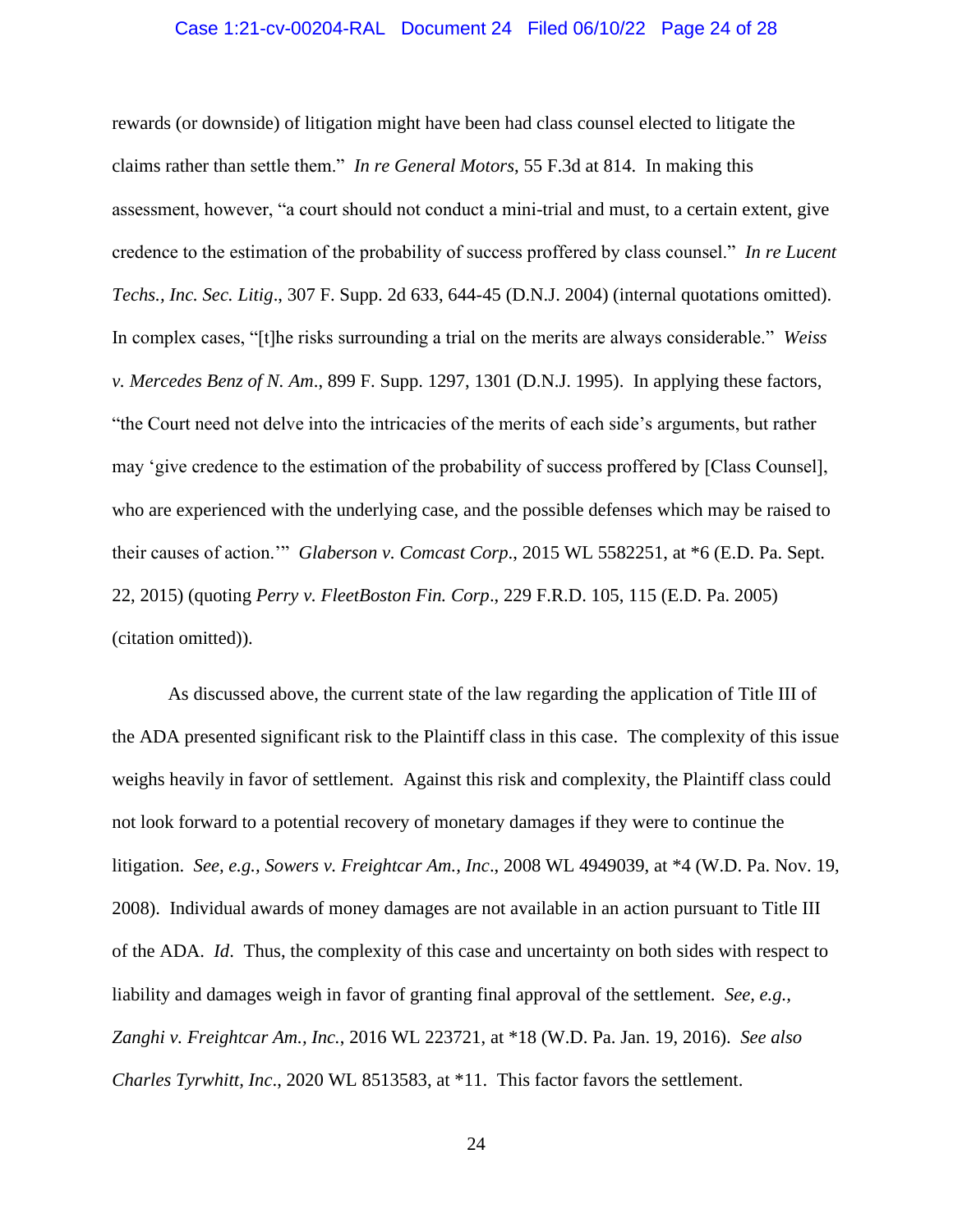### Case 1:21-cv-00204-RAL Document 24 Filed 06/10/22 Page 25 of 28

Like the fourth factor, the fifth *Girsh* factor "attempts to measure the expected value of litigating the action rather than settling it at the current time." *Cendant*, 264 F.3d at 238–39 (quoting *In re General Motors*, 55 F.3d at 816). At this inquiry, a court compares a potential damage award if the case were taken to trial against the benefits of immediate settlement. *In re Par Pharm. Sec. Litig.*, 2013 WL 3930091, at \*6 (D.N.J. July 29, 2013) (citing *Prudential*, 148 F.3d at 319). "Normally, proving damages involves many of the same risks as proving liability because the former is contingent upon the latter." *Rent–Way*, 305 F. Supp. 2d at 505 (citation & internal quotation marks omitted).

Here, the potential risks discussed in the context of establishing liability apply with equal force to Murphy's risks of establishing damages. *See, e.g., Reibstein v. Rite Aid Corp*., 761 F. Supp. 2d 241, 253 (E.D. Pa. 2011). The uncertainty of the future of this litigation whether in this court or in the court of appeals is apparent. The Plaintiff through this settlement is obtaining the benefits he sought when he began this litigation. *See, e.g., Sowers v. Freightcar Am., Inc*., 2008 WL 4949039, at \*4 (W.D. Pa. Nov. 19, 2008). No monetary relief would have been available to the Plaintiff directly, but only indirectly through any order granting equitable relief requested. *Id*.

### 5. The Risks of Maintaining a Class Action Through the Trial

"'Because the prospects for obtaining certification have a great impact on the range of recovery one can expect to reap from the [class] action,' [the sixth *Girsh* factor] measures the likelihood of obtaining and keeping a class certification if the action were to proceed to trial." *Warfarin II*, 391 F.3d at 537 (quoting *General Motors*, 55 F.3d at 817). This factor also necessitates an inquiry into the future of this action, had it continued. *Id*. A class action's value is heavily dependent on the class certification, "because, not only does the aggregation of the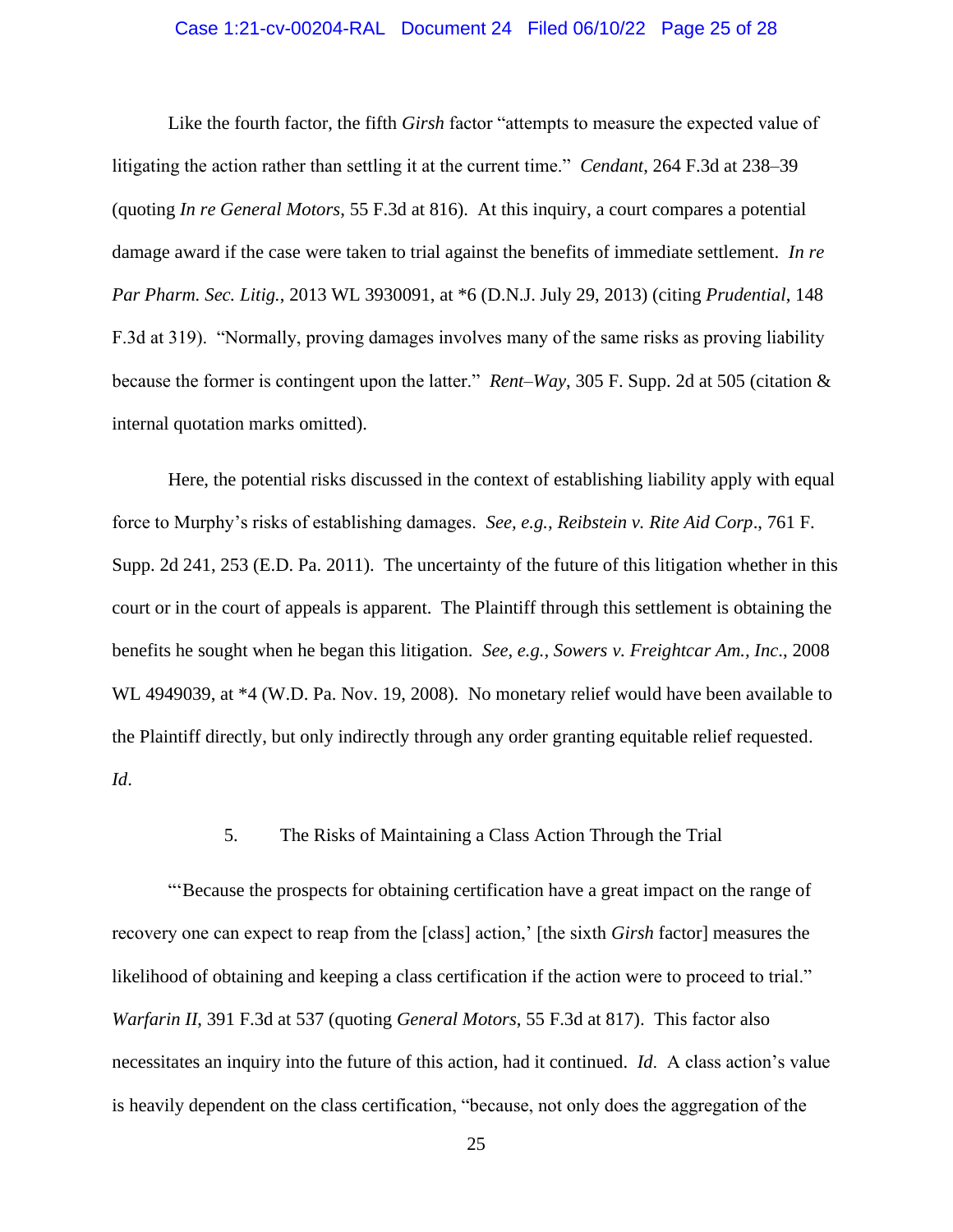### Case 1:21-cv-00204-RAL Document 24 Filed 06/10/22 Page 26 of 28

claims enlarge the value of the suit, but often the combination of the individual cases also pools litigation resources and may facilitate proof on the merits." *In re General Motors*, 55 F.3d at 817. Class certification is not an unalterable state, as a "district court always possesses the authority to decertify or modify a class that proves unmanageable." *Prudential II*, 148 F.3d at 321.

The size of the nationwide classes here did not pose a problem for class certification purposes, as the classes were certified for settlement, not litigation. However, if this Court were to certify the classes for litigation purposes, a significant risk exists that intractable management problems would result due to the size and scope of the classes. As in *Warfarin II*, "the significant risk that the class would be decertified if litigation proceeded weighs in favor of settlement." *Warfarin II*, 391 F.3d 537.

### 6. The Ability of Defendants to Withstand a Greater Judgment

The seventh *Girsh* factor asks, "whether the defendants could withstand a judgment for an amount significantly greater than the Settlement." *Cendant*, 264 F.3d at 240. This factor comes into play where the Parties relate "that they have settled for a below-value amount because of concerns over the defendant's ability to pay, or where a court is concerned that a settlement is unduly small in light of the misconduct alleged and the defendant's demonstrable ability to pay much more." *Rossini v. PNC Fin. Servs. Grp., Inc*., 2020 WL 3481458, at \*16 (W.D. Pa. June 26, 2020). But since this is a Rule 23(b)(2) class action for injunctive relief, the Court need not consider the ability of The Hundreds to withstand a greater judgment. *Williams v. City of Philadelphia*, 2016 WL 3258377, at \*3 n.2 (E.D. Pa. June 13, 2016) (citing *Serventi v. Bucks Technical High Sch*., 225 F.R.D. 159, 167 (E.D. Pa. 2004)) (noting that certain factors do not apply when class does not seek monetary damages).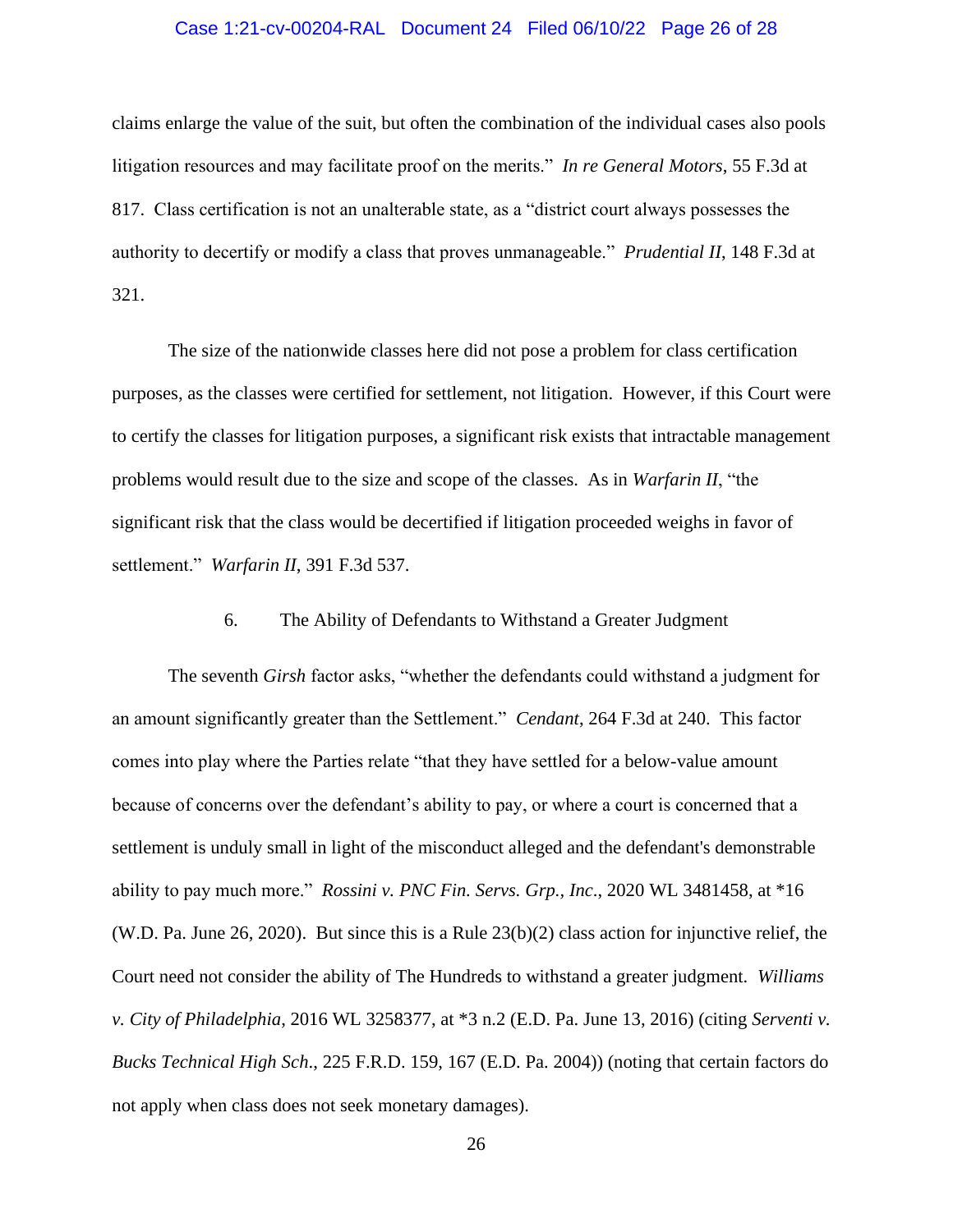7. The Range of Reasonableness of the Settlement Fund in Light of the Best Recovery & The Range of Reasonableness of the Settlement Fund to a Possible Recovery in Light of All the Attendant Risks of Litigation

The final two *Girsh* factors are often analyzed together, as they are viewed as testing "two sides of the same coin: reasonableness in light of the best possible recovery and reasonableness in light of the risks the parties would face if the case went to trial." *Warfarin II*, 391 F.3d at 538 (quoting *Prudential II*, 148 F.3d at 322). As with the previous factor, these last two have a neutral application because the Parties seek declaratory and injunctive relief. *See Sourovelis v. City of Philadelphia,* 2015 WL 12806512, at \*5 (E.D. Pa. Nov. 4, 2015) (citing *Pastrana v. Lane*, 2012 WL 602141, at \*5 (E.D. Pa. Feb. 24, 2012) (explaining that these factors are neutral where the "action was certified under Rule 23(b)(2) for injunctive relief").

In summary then, the Court concludes that the *Girsh* factors favor the approval of the Proposed Settlement as reasonable and fair to the class members.

### D. The Prudential Considerations

In *Krell v. Prudential Ins. Co. of Am. (In re Prudential*), the Third Circuit identified additional, non-exclusive factors ("*Prudential* factors") for courts to consider along with the Girsh factors in reviewing a proposed class action settlement. 148 F.3d 283, 323-24 (3d Cir. 1998). *See also Robinson v. Enhanced Recovery Co.,* 2020 WL 5554481, at \*2 (E.D. Pa. Sept. 16, 2020). While the Court must make findings as to the *Girsh* factors, the *Prudential* factors are merely illustrative of additional factors that may be useful. *Williams v. Aramark Sports, LLC*, 2011 WL 4018205, at \*7 (E.D. Pa. Sept. 9, 2011) (citing *In re Pet Food Prods. Liab. Litig*., 629 F.3d 333, 350 (3d Cir. 2010)). And as with some of the *Girsh* factors, many of the concerns pointed out in *Prudential* are irrelevant here because the proposed class seeks, mainly, injunctive